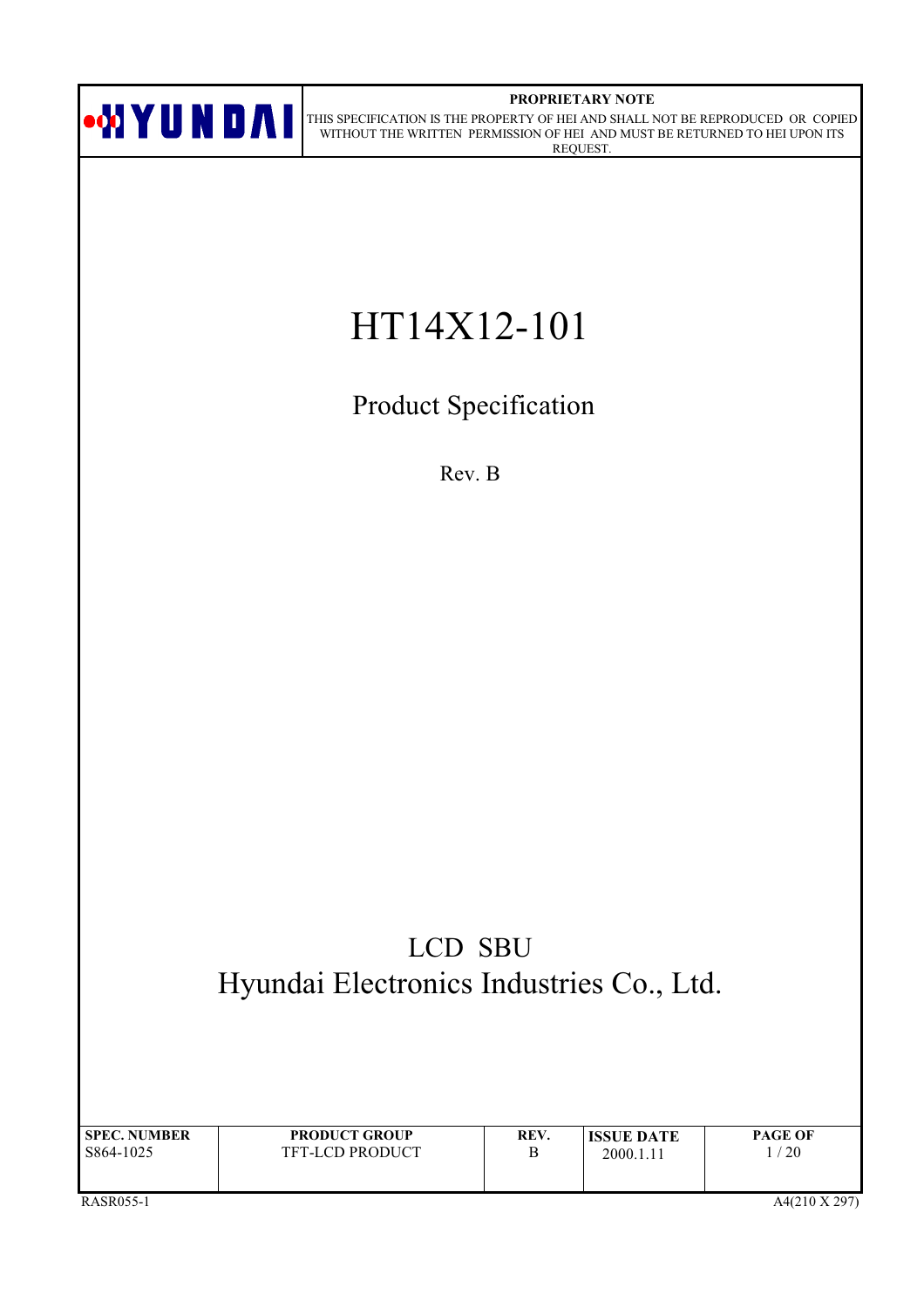|                     |                | <b>PRODUCT GROUP</b>                                                                           | REV.         | <b>ISSUE DATE</b> |
|---------------------|----------------|------------------------------------------------------------------------------------------------|--------------|-------------------|
|                     | <b>WYUNDAI</b> | TFT-LCD PRODUCT                                                                                | $\, {\bf B}$ | 2000.1.11         |
|                     |                | REVISION HISTORY                                                                               |              |                   |
| REV.                | ECN NO.        | DESCRIPTION OF CHANGES                                                                         | <b>DATE</b>  | PREPARED          |
| $\boldsymbol{0}$    |                | <b>Initial Release</b>                                                                         | Aug.31.'99   | K.H.Lee           |
| $\mathbf{A}$        | E910-F007      | - Correct Erratum, Company name(cover) and 99.10.11                                            |              | S.Y.Kim           |
| $\, {\bf B}$        | E001-F006      | definition of light leakage(10.4)<br>Remove Center Rib of Mold Frame by<br>Customer's Request. | 2000.1.11    | M.S. Kim          |
|                     |                |                                                                                                |              |                   |
|                     |                |                                                                                                |              |                   |
|                     |                |                                                                                                |              |                   |
|                     |                |                                                                                                |              |                   |
|                     |                |                                                                                                |              |                   |
|                     |                |                                                                                                |              |                   |
|                     |                |                                                                                                |              |                   |
|                     |                |                                                                                                |              |                   |
|                     |                |                                                                                                |              |                   |
|                     |                |                                                                                                |              |                   |
| <b>SPEC. NUMBER</b> |                | <b>SPEC. TITLE</b>                                                                             |              | PAGE OF           |
| S864-1025           |                | HT14X12-101 Product Specification for<br>TFT-LCD                                               |              | $2/20$            |

RASR055-1

 $A4(210 \text{ X } 297)$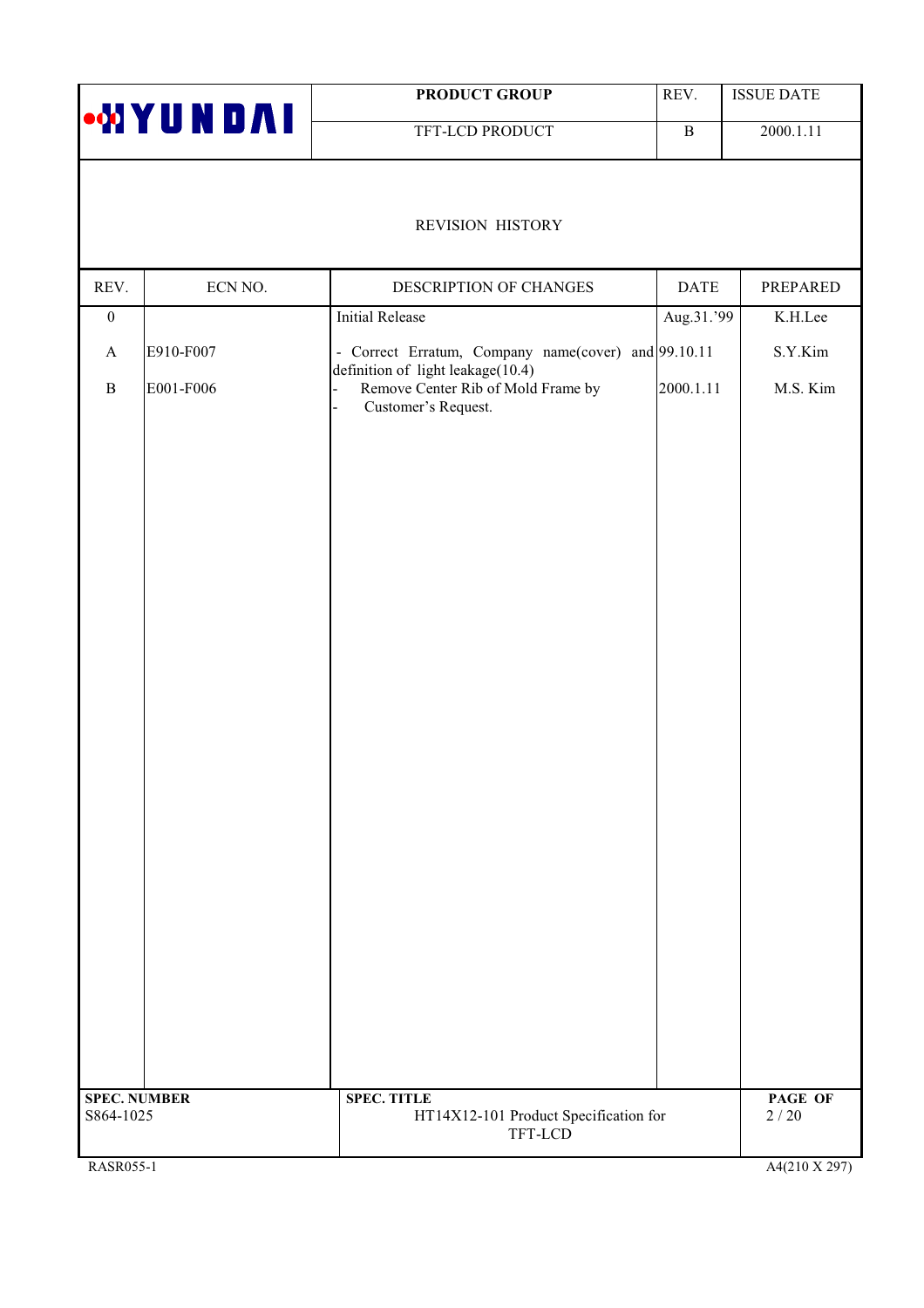|                | <b>PRODUCT GROUP</b>                                       | REV. | <b>ISSUE DATE</b> |
|----------------|------------------------------------------------------------|------|-------------------|
| <b>MYUNDAI</b> | TFT-LCD PRODUCT                                            | B    | 2000.1.11         |
|                |                                                            |      |                   |
|                | <b>Contents</b>                                            |      |                   |
|                |                                                            |      | Page              |
| 1.0            |                                                            |      | 4                 |
| 2.0            |                                                            |      | 5                 |
| 3.0            |                                                            |      | 6                 |
| 4.0            |                                                            |      | 7                 |
| 5.0            |                                                            |      | 9                 |
| 6.0            |                                                            |      | 10                |
| 7.0            |                                                            |      | 11                |
| 8.0            | Input Signals, Basic Display Colors & Gray Scale of Colors |      | 12                |
| 9.0            |                                                            |      | 13                |
| 10.0           |                                                            |      | 14                |
| 11.0           |                                                            |      | 15                |
| 12.0           |                                                            |      | 16                |
| 13.0           |                                                            |      | 17                |

| <b>SPEC. NUMBER</b><br>S864-1025 | <b>SPEC. TITLE</b><br>HT14X12-101 Product Specification for<br>TFT-LCD | <b>PAGE OF</b><br>3/20 |
|----------------------------------|------------------------------------------------------------------------|------------------------|
| RASR057-1                        |                                                                        | A4(210 X 297)          |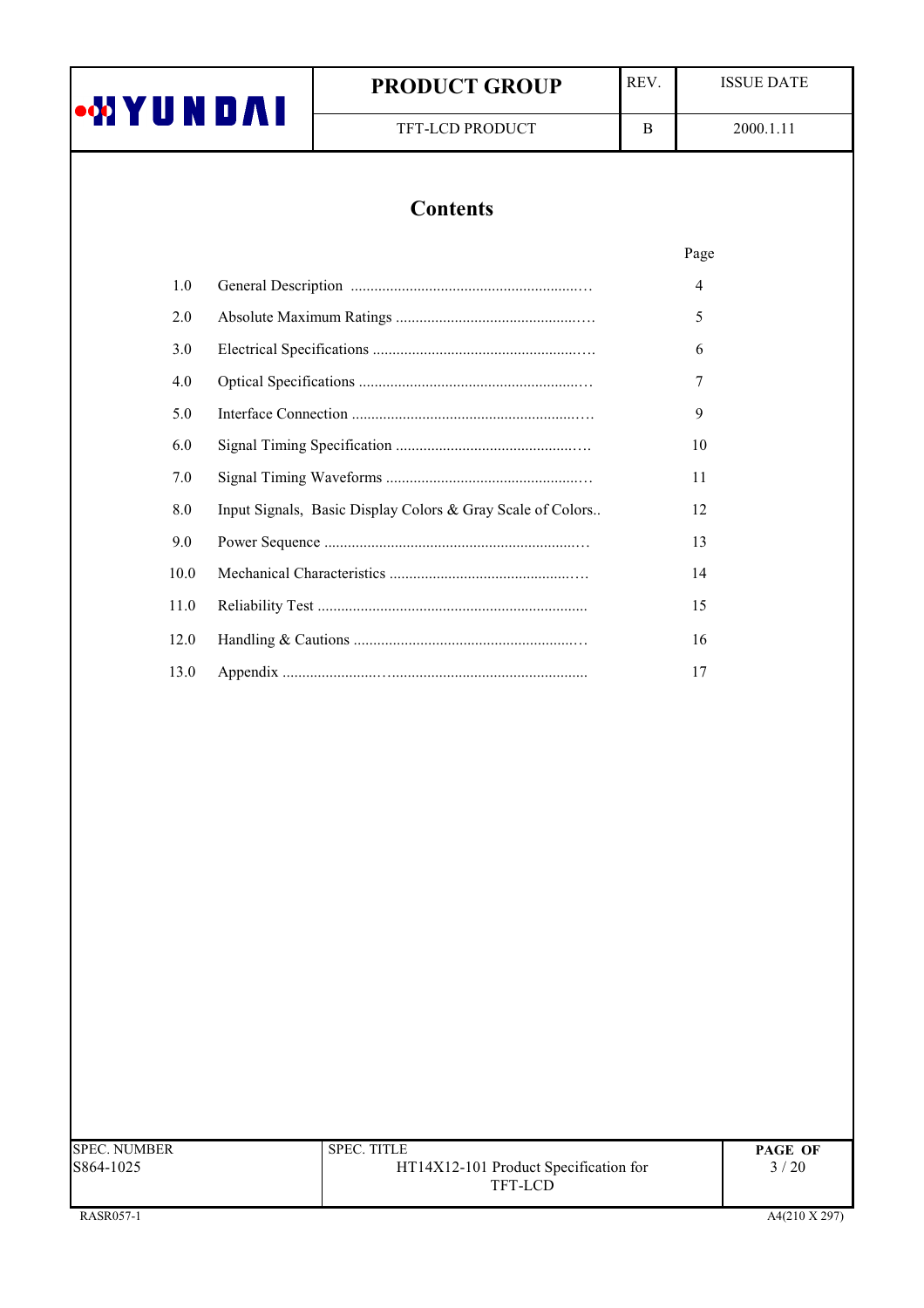| <b>WYUNDAI</b> | <b>PRODUCT GROUP</b>   | <b>REV</b> | <b>ISSUE DATE</b> |
|----------------|------------------------|------------|-------------------|
|                | <b>TFT-LCD PRODUCT</b> |            | 2000.1.11         |

#### **1.0 GENERAL DESCRIPTION**

#### 1.1 Introduction

HT14X12-101 is a color active matrix TFT LCD module using amorphous silicon TFT's (Thin Film Transistors) as an active switching devices. This module has a 14.1 inch diagonally measured active area with XGA resolutions (1024 horizontal by 768 vertical pixel array). Each pixel is divided into RED, GREEN, BLUE dots which are arranged in vertical stripe and this module can display 262,144 colors. The TFT-LCD panel used for this module is a low reflection and higher color type. Therefore, this module is suitable for Notebook PC. The DC/AC inverter for back-light driving is not built in this model.

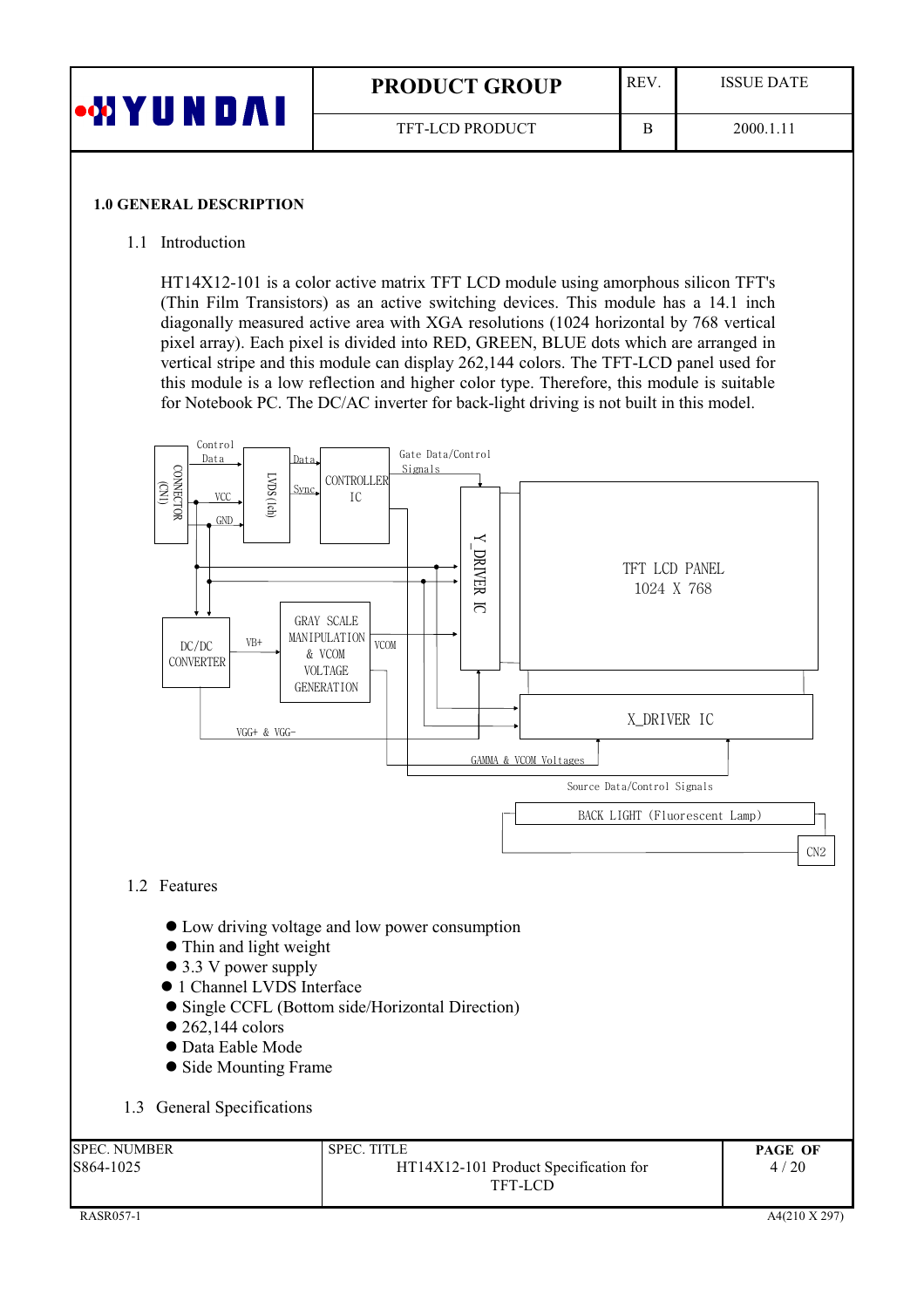| <b>MUX No</b>     | <b>PRODUCT GROUP</b>   | <b>REV</b> | <b>ISSUE DATE</b> |
|-------------------|------------------------|------------|-------------------|
| <b>CONTRACTOR</b> | <b>TFT-LCD PRODUCT</b> |            | 2000.1.11         |

The followings are general specifications at the model HT14X12-101. (listed in Table 1.)

<Table 1. General Specifications>

| Parameter           | Specification                                             | Unit   | Remarks |
|---------------------|-----------------------------------------------------------|--------|---------|
| Active area         | $285.696$ (H) $\times$ 214.272(V)                         | mm     |         |
| Number of pixels    | $1024(H) \times 768(V)$                                   | pixels |         |
| Pixel pitch         | $0.279(H) \times 0.279(V)$                                | mm     |         |
| Pixel arrangement   | <b>RGB</b> Vertical stripe                                |        |         |
| Display colors      | 262,144                                                   | colors |         |
| Display mode        | Normally white                                            |        |         |
| Dimensional outline | 298.5± $0.5(H) \times 227.5\pm 0.5(V) \times 6.0(D)$ Max. | mm     |         |
| Weight              | 560 Typ.                                                  | g      |         |
| Back-light          | CCFL, Horizontal-lamp type                                |        | Note 1  |

Note 1: CCFL (Cold Cathode Fluorescent Lamp)

# 2.0 ABSOLUTE MAXIMUM RATINGS

The followings are maximum values which, if exceed, may cause faulty operation or damage to the unit. The operational and non-operational maximum voltage and current values are listed in Table 2.

| $\sim$ 1 apro $\epsilon$ , 7 rosofulto ividaminini ixamigsz |              |        |              |                     |         |  |
|-------------------------------------------------------------|--------------|--------|--------------|---------------------|---------|--|
| Parameter                                                   | Symbol       | Min.   | Max.         | Unit                | Remarks |  |
| <b>Power Supply Voltage</b>                                 | $\rm V_{DD}$ | $-0.3$ | 4.6          |                     |         |  |
| Logic Input Voltage                                         | $\rm V_{IN}$ | $-0.3$ | $V_{DD}+0.3$ |                     |         |  |
| <b>Operating Temperature</b>                                | $\rm T_{OP}$ |        | $+50$        | $\mathcal{C}$       |         |  |
| <b>Storage Temperature</b>                                  | $T_{SP}$     | $-20$  | $+60$        | $\int_{0}^{\infty}$ |         |  |
| Back-light Lamn Current                                     | Iri          |        | 60           | mA                  |         |  |

<Table ? Absolute Maximum Ratings>

# 3.0 ELECTRICAL SPECIFICATIONS

3.1 Electrical Specification

| SPEC. NUMBER | <b>SPEC. TITLE</b>                    | <b>PAGE OF</b> |
|--------------|---------------------------------------|----------------|
| S864-1025    | HT14X12-101 Product Specification for | 5/20           |
|              | TFT-LCD                               |                |
|              |                                       |                |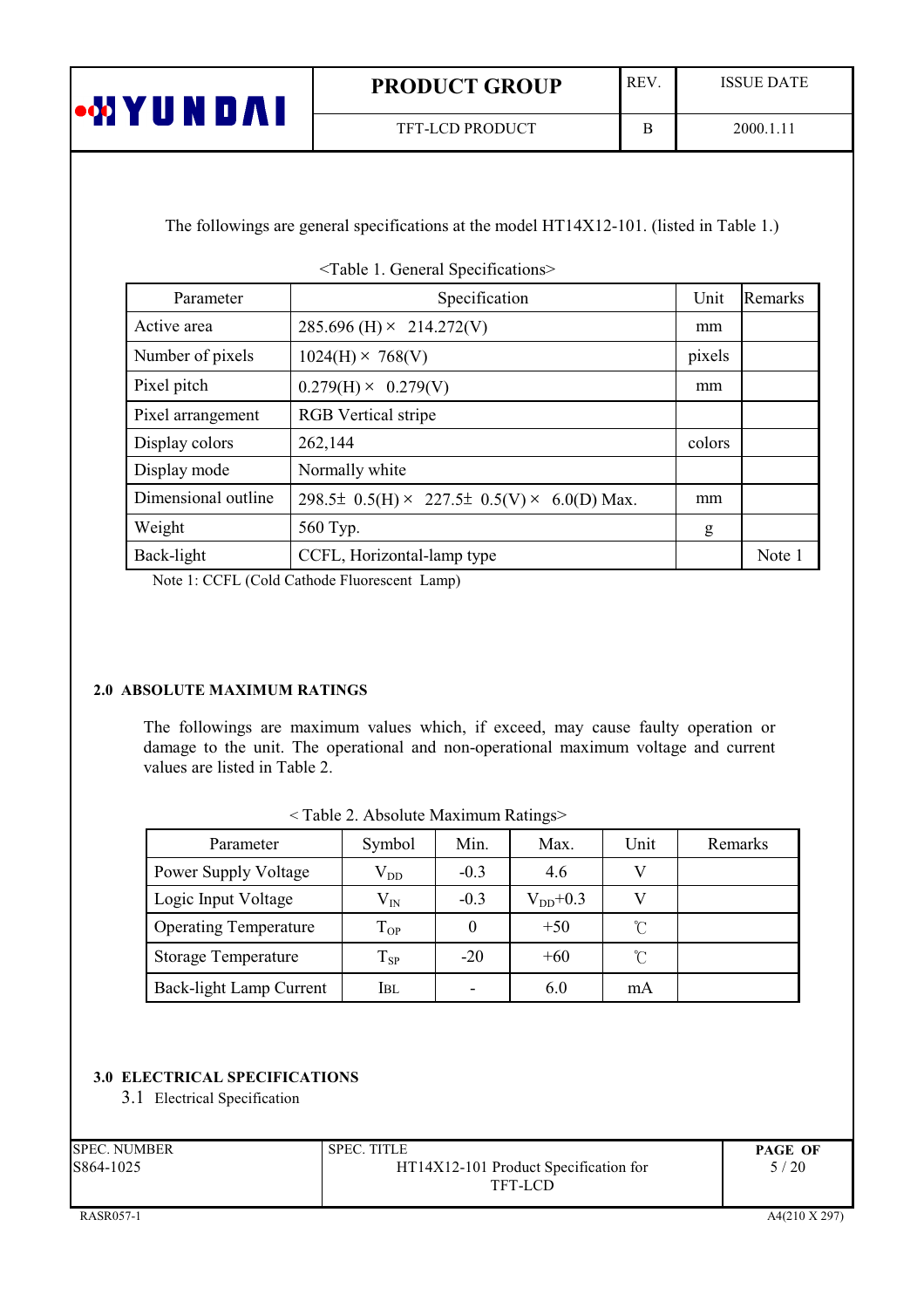| N.<br>•MYU<br>$\Lambda$ | <b>PRODUCT GROUP</b>   | <b>REV</b> | <b>ISSUE DATE</b> |
|-------------------------|------------------------|------------|-------------------|
|                         | <b>TFT-LCD PRODUCT</b> | D          | 2000.1.11         |

| $\sim$ radic $\sigma$ . Electrical specifications $\sim$ |                      |        |        |                |                   |                                |
|----------------------------------------------------------|----------------------|--------|--------|----------------|-------------------|--------------------------------|
| Parameter                                                |                      | Min.   | Typ.   | Max.           | Unit              | Remarks                        |
| Power Supply Voltage                                     | $V_{DD}$             | 3.0    | 3.3    | 3.6            | V                 | Note 1                         |
| Power Supply Current                                     | $I_{DD}$             |        | 470    | $\blacksquare$ | mA                | Note 1                         |
| High Level Input Signal<br>Voltage                       | $V_{IH}$             | 0.7VDD |        |                | V                 | Note 2                         |
| Low Level Input Signal<br>Voltage                        | $V_{IL}$             |        |        | 0.3VDD         | V                 | Note 2                         |
| Back-light Lamp Voltage                                  | $V_{BL}$             | 840    | 730    | 690            | $V_{rms}$         | Note 3                         |
| Back-light Lamp Current                                  | $I_{BL}$             | 3.0    | 5.0    | 6.0            | mA <sub>rms</sub> | 150 cd/m <sup>2</sup> $\omega$ |
|                                                          |                      |        |        |                |                   | $I_{BL} = 6.0$ mA              |
| Back-light Lamp operating                                | F <sub>L</sub>       | 40     | (55)   | 70             | KHz               | Note 4                         |
| Frequency                                                |                      |        |        |                |                   | One Lamp                       |
| Lamp Starting Voltage                                    | $Ta = 25^{\circ}C$   |        | 850    | 1100           | $V_{\rm rms}$     | Note 5                         |
|                                                          | $Ta = 0^{\circ}C$    |        | 1100   | 1550           | $V_{rms}$         | Note 5                         |
| Lamp Life                                                |                      | 10,000 | 15,000 |                | hrs               | At $I_{BL} = 6.0$ mA           |
| Power Consumption                                        | $P_D$                |        | 1.55   |                | W                 | Typ.@8 Color Bar               |
|                                                          | $P_{BL}$             |        | 3.65   |                | W                 | Note 6                         |
|                                                          | $\mathbf{P}_{total}$ |        | 5.20   |                | W                 |                                |

 $\le$  Table 3 Electrical specifications  $>$ 

Notes : 1. The supply voltage is measured and specified at the interface connector of LCM.

The current draw and power consumption specified is for 3.3V at  $25^{\circ}$ C.

- 2. The values specified apply to all logic inputs.
	- : ENAB, Clock, Data Signals, etc. are serial input signal. (See Ref. 7.2.)
- 3. Reference value, which is measured with Harison HIU-742A Inverter at 25 °C

( $V_{BLMIN}$  is value at  $I_{BLMIN}$  and  $V_{BLMAX}$  is at  $I_{BLMAX}$ .)

- 4. The lamp frequency should be selected as different as possible from the horizontal synchronous frequency and its harmonics to avoid interference which may cause line flow on the display.
- 5. The inverter open voltage should be more than the maximum value of lamp starting voltage.
- 6. Calculated value for reference  $(V_{BL} \times I_{BL})$

| <b>SPEC. NUMBER</b> | <b>SPEC. TITLE</b>                               | <b>PAGE OF</b> |
|---------------------|--------------------------------------------------|----------------|
| S864-1025           | HT14X12-101 Product Specification for<br>TFT-LCD | 6/20           |
|                     |                                                  |                |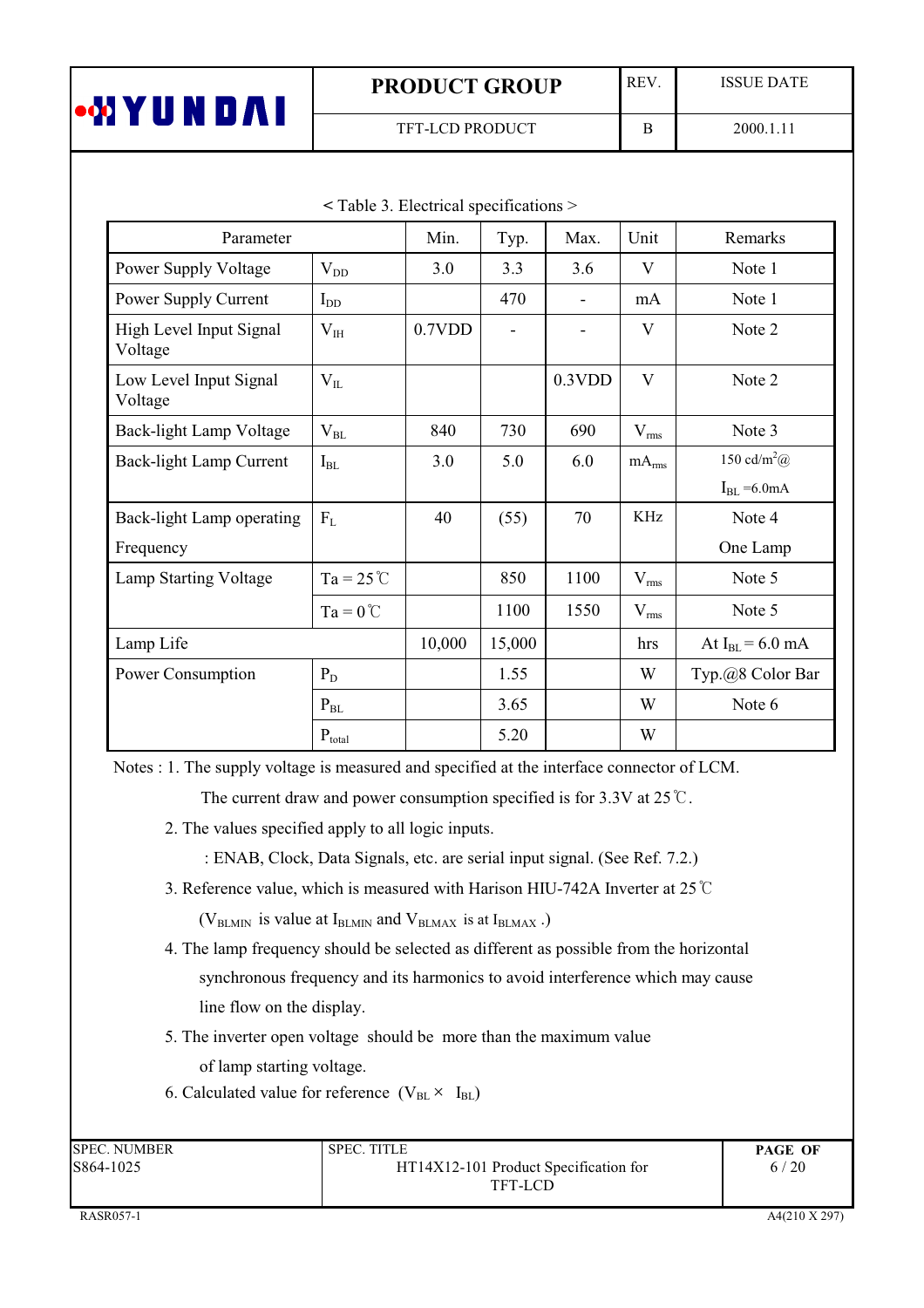| <b>ON YY UN</b> | <b>REV</b><br><b>PRODUCT GROUP</b> |   | <b>ISSUE DATE</b> |
|-----------------|------------------------------------|---|-------------------|
|                 | <b>TFT-LCD PRODUCT</b>             | Ħ | 2000.1.11         |

#### **4.0 OPTICAL SPECIFICATIONS**

#### 4.1 Overview

The test of optical specifications shall be measured in a dark room (ambient luminance  $\leq 1$ ) temperature =  $25\pm2$ °C) with the equipment of Luminance meter system lux and (Goniometer system and TOPCONE BM-5) and test unit shall be located at a distance 50cm from the LCD surface at a viewing angle of  $\theta$  and  $\Phi$  equal to 0°. We refer to  $\theta$  <sub>0=0</sub>  $(\equiv \theta_3)$  as the 3 o'clock direction (the "right"),  $\theta_{\theta=90}$  (=  $\theta_{12}$ ) as the 12 o'clock direction ("upward"),  $\theta_{\theta=180}$  (=  $\theta_{9}$ ) as the 9 o'clock direction ("left") and  $\theta_{\theta=270}$ (=  $\theta_{6}$ ) as the 6 o'clock direction ("bottom"). While scanning  $\theta$  and/or  $\Phi$ , the center of the measuring spot on the display surface shall stay fixed. The measurement shall be executed after 30 minutes warm-up period. VDD shall be 3.3+/- 0.15V at 25°C. Optimum viewing angle direction is 6 o'clock.

## 4.2 Optical Specifications

| <table 4.="" optical="" specifications=""></table> |  |  |  |  |
|----------------------------------------------------|--|--|--|--|
|----------------------------------------------------|--|--|--|--|

| Parameter                     |            | Symbol                    | Condition            | Min.  | Typ.  | Max.           | Unit              | Remark |
|-------------------------------|------------|---------------------------|----------------------|-------|-------|----------------|-------------------|--------|
| Viewing                       | Horizontal | $\Theta_3$                |                      | 40    |       |                | Deg.              |        |
| Angle Range                   |            | $\Theta$ 9                |                      | 40    |       |                | Deg.              | Note 1 |
|                               | Vertical   | $\Theta_{12}$             | CR > 10              | 10    |       |                | Deg.              |        |
|                               |            | $\Theta_6$                |                      | 30    |       |                | Deg.              |        |
| Luminance Contrast Ratio      |            | CR                        | $\Theta = 0^{\circ}$ | 150   | 200   |                |                   | Note 2 |
| Average Luminance of<br>White |            | $Y_{w}$                   | $\Theta = 0^{\circ}$ |       | 130   | $\blacksquare$ | cd/m <sup>2</sup> | Note 3 |
| White Luminance<br>Uniformity |            | $\Delta$ Y                | $IBL = 5.0mA$        |       |       | 1.25           |                   | Note 4 |
| White Chromaticity            |            | $X_{W}$                   | $\Theta = 0^{\circ}$ | 0.281 | 0.311 | 0.341          |                   | Note 5 |
|                               |            | $y_{w}$                   |                      | 0.312 | 0.342 | 0.372          |                   |        |
|                               | Red        | $X_R$                     | $\Theta = 0^{\circ}$ | 0.546 | 0.576 | 0.606          |                   |        |
| Reproduction                  |            | <b>y</b> <sub>R</sub>     |                      | 0.301 | 0.331 | 0.361          |                   |        |
| of Color                      | Green      | $\mathbf{X}_{\mathbf{G}}$ |                      | 0.277 | 0.307 | 0.337          |                   |        |
|                               |            | $y_G$                     |                      | 0.520 | 0.550 | 0.580          |                   |        |
|                               | Blue       | $\mathbf{x}_{\text{B}}$   |                      | 0.120 | 0.150 | 0.180          |                   |        |
|                               |            | Ув                        |                      | 0.117 | 0.147 | 0.177          |                   |        |
| Response                      | Rise       | $\rm T_r$                 | Ta= $25^{\circ}$ C   |       |       | 20             | ms                | Note 6 |
| Time                          | Decay      | $\rm T_d$                 | $\Theta = 0^{\circ}$ |       |       | 41             | ms                |        |
| Cross Talk                    |            | CT                        | $\Theta = 0^{\circ}$ |       |       | 3.0            | $\frac{0}{0}$     | Note 7 |
|                               |            |                           |                      |       |       |                |                   |        |

| SPEC. NUMBER | <b>SPEC. TITLE</b>                    | <b>PAGE OF</b> |
|--------------|---------------------------------------|----------------|
| S864-1025    | HT14X12-101 Product Specification for | 7/20           |
|              | TFT-LCD                               |                |
|              |                                       |                |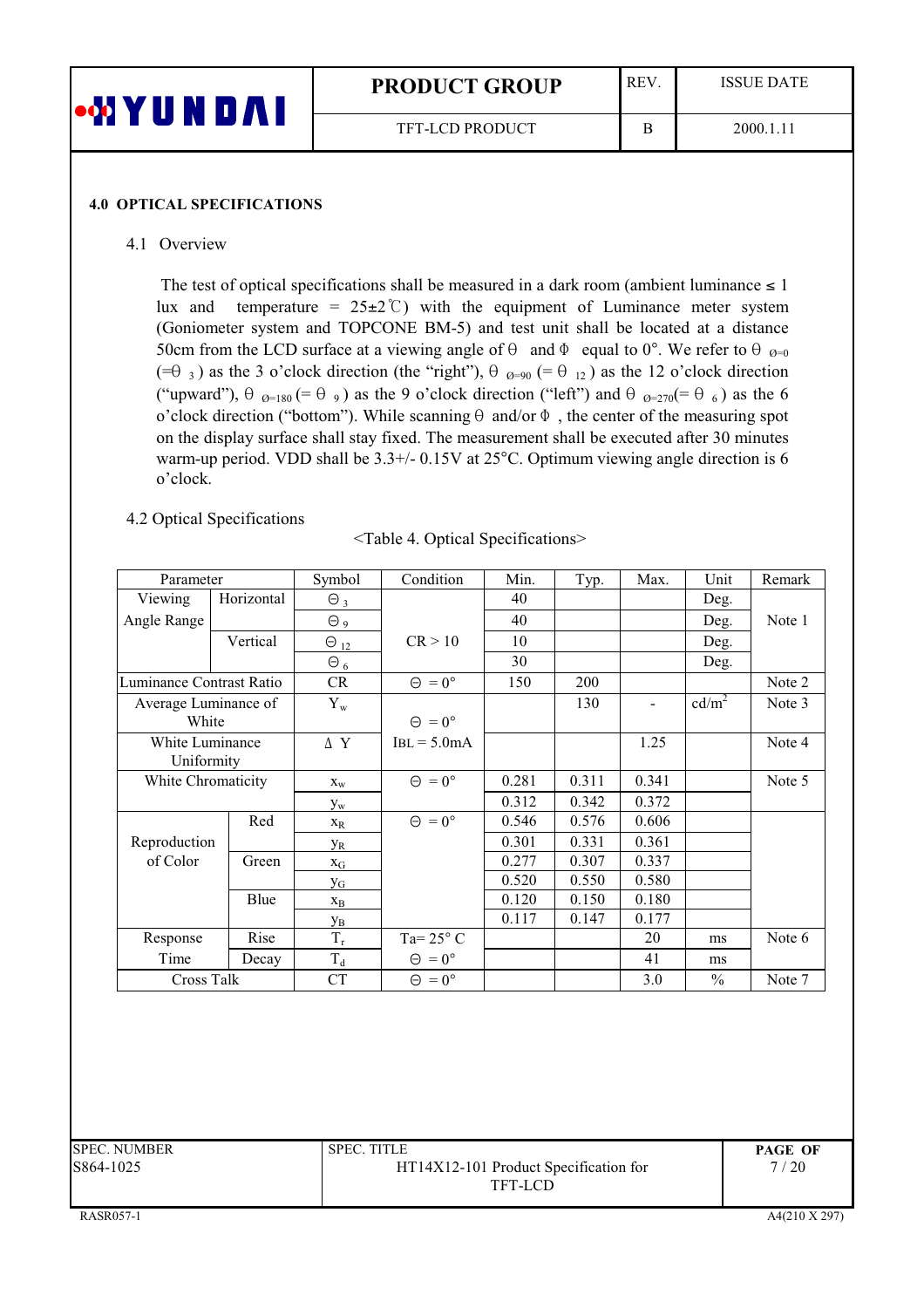| •WYUNDAI | <b>REV</b><br><b>PRODUCT GROUP</b> |  | <b>ISSUE DATE</b> |
|----------|------------------------------------|--|-------------------|
|          | <b>TFT-LCD PRODUCT</b>             |  | 2000.1.11         |

Note:

- $1<sub>1</sub>$ Viewing Angle is the angle at which the contrast ratio is greater than 10. The Viewing Angles are determined for the horizontal or 3, 9 o'clock direction and the vertical or 6, 12 o'clock direction with respect to the optical axis which is normal to the LCD surface (see FIGURE 1 shown in Appendix).
- 2. Contrast measurements shall be made at viewing angle of  $\Theta = 0^{\circ}$  and at the center of the LCD surface. Luminance shall be measured with all pixels in the view field set first to white, then to the dark (black) state. (see FIGURE 1 shown in Appendix) Luminance Contrast Ratio (CR) is defined mathematically as  $CR =$  Luminance when displaying a white raster / Luminance when displaying a black raster.
- $3<sup>1</sup>$ Average Luminance of White is defined as arithmetic mean of five measurement points across the LCD surface. Luminance shall be measured with all pixels in the view field set to white. This measurement shall be taken at the locations shown in FIGURE 2 for a total of the measurements per display.

The Average Luminance of White is varied by the Back-light Current, IBL.

- 4. The White Luminance Uniformity on LCD surface is then expressed as :  $\Delta Y =$ Maximum Luminance of five points / Minimum Luminance of five points (see FIGURE 2).
- The Color Chromaticity Coordinates specified in Table 4. shall be calculated from the  $5.$ spectral data measured with all pixels, red, green, blue and white. Measurements shall be made at the center of the panel.
- 6. The Electro-optical Response Time measurements shall be made as shown in FIGURE 3 (shown in Appendix) by switching the "data" input signal ON and OFF. The times needed for the luminance to change from 0% to 90% is Td, and 100% to 10% is Tr.
- Cross-Talk of one area of the LCD surface by another shall be measured by comparing 7. the luminance  $(Y_A)$  of a 25mm diameter area with all display pixels set to a gray level, to the luminance  $(Y_R)$  of the same area when center window area is driven dark (Refer to FIGURE 4).

| SPEC. NUMBER | <b>SPEC. TITLE</b>                    | <b>PAGE OF</b> |
|--------------|---------------------------------------|----------------|
| 5864-1025    | HT14X12-101 Product Specification for | 8/20           |
|              | TFT-LCD                               |                |
|              |                                       |                |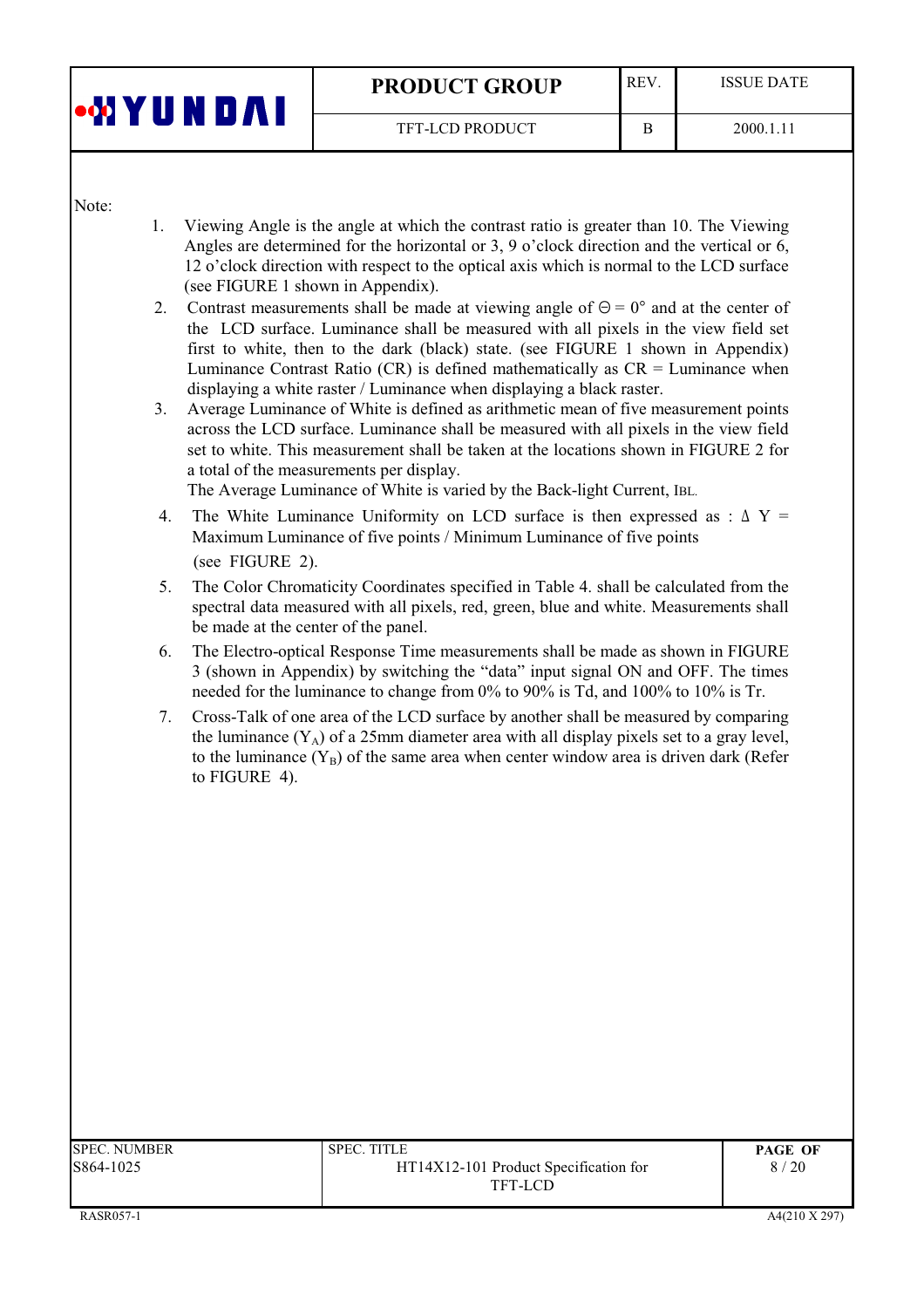| •MYUNDAI | <b>PRODUCT GROUP</b>   | <b>REV</b> | <b>ISSUE DATE</b> |
|----------|------------------------|------------|-------------------|
|          | <b>TFT-LCD PRODUCT</b> |            | 2000.1.11         |

#### 5.0 INTERFACE CONNECTION.

#### 5.1 Electrical Interface Connection

The electronics interface connector is a model FI-XB20S-HF10 manufactured by JAE or equivalent. The mating connector part number is FI-X20M,FI-X20H or equivalent. The connector interface pin assignments are listed in Table 5.

<Table 5. Pin Assignment for the Interface Connector>

| Terminal<br>NO. | Symbol             | Function                          |
|-----------------|--------------------|-----------------------------------|
| 1               | VDD1               | Power Supply : $+3.3V$            |
| $\overline{2}$  | VDD <sub>2</sub>   | Power Supply : $+3.3V$            |
| 3               | VSS1               | Ground                            |
| 4               | VSS <sub>2</sub>   | Ground                            |
| 5               | RIN <sub>0</sub> - | Transmission Data of 0 Negative - |
| 6               | $RIN0+$            | Transmission Data of 0 Positive + |
| 7               | VSS3               | Ground                            |
| 8               | RIN1-              | Transmission Data of 1 Negative - |
| 9               | $RIN1+$            | Transmission Data of 1 Positive + |
| 10              | VSS4               | Ground                            |
| 11              | RIN2-              | Transmission Data of 2 Negative - |
| 12              | $RIN2+$            | Transmission Data of 2 Positive + |
| 13              | VSS5               | Ground                            |
| 14              | CLK-               | Sampling Clock of Negative -      |
| 15              | $CLK+$             | Sampling Clock of Positive +      |
| 16              | VSS6               | Ground                            |
| 17              | NC1                | No Connection                     |
| 18              | NC <sub>2</sub>    | No Connection                     |
| 19              | VSS7               | Ground                            |
| 20              | VSS8               | Ground                            |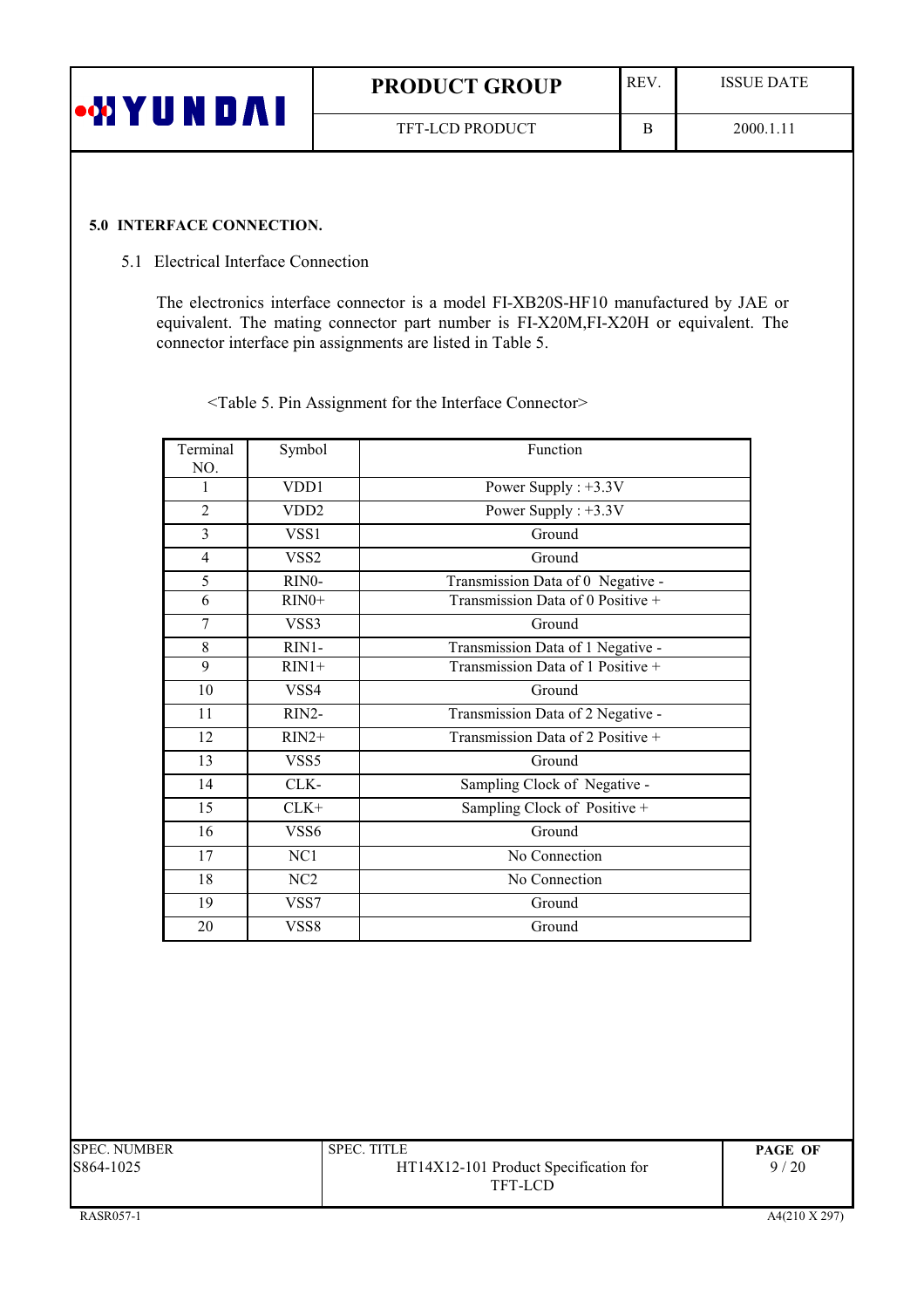| <b>MYU</b> | <b>REV</b><br><b>PRODUCT GROUP</b> |  | ISSUE DATE |
|------------|------------------------------------|--|------------|
|            | <b>TFT-LCD PRODUCT</b>             |  | 2000.1.11  |

#### 5.2 Back-light Interface

The Back-light interface connector is a model BHSR-02VS-1 manufactured by JST or equivalent. The connector interface pin assignments are listed in Table 6.

<Table 6. Back-light Electrical Interface>

| Terminal No. | Symbol | Function                        |  |  |
|--------------|--------|---------------------------------|--|--|
|              |        | CCFL Power Supply(High Voltage) |  |  |
|              |        | CCFL Power Supply(GND Side)     |  |  |

# **6.0 SIGNAL TIMING SPECIFICATIONS**

The specification of the signal timing parameter is listed in Table 7.

| <b>ITEM</b>            | Symbol | Min.             | Typ.             | Max.             | Unit          | Remarks  |
|------------------------|--------|------------------|------------------|------------------|---------------|----------|
| Frame Period           | t1     | 801 x t3         | 806 x t3         | $812 \times t3$  |               |          |
|                        |        |                  | 16.67            |                  | ms            | 60Hz     |
| Vertical               | t2     | 768 x t3         | 768 x t3         | 768 x t3         |               |          |
| Display Period         |        |                  | 15.88            |                  | ms            |          |
| One Line               | t3     | $1152 \times t5$ | 1344 x t5        | 1364 x t5        |               |          |
| <b>Scanning Period</b> |        |                  | 20.67            |                  | us            | 48.38KHz |
| Horizontal             | t4     | $1024 \times t5$ | $1024 \times t5$ | $1024 \times t5$ |               |          |
| Display Period         |        |                  | 15.75            |                  | us            |          |
| Clock Time             | t5     |                  | 15.38            |                  | ns            | 65MHz    |
| Clock "L" Time         | t6     | 5.0              |                  |                  | ns            |          |
| Clock "H" Time         | t7     | 4.0              |                  |                  | <sub>ns</sub> |          |
| Set up Time            | t8     | 3.5              |                  |                  | ns            |          |
| <b>Hold Time</b>       | t9     | 3.5              |                  |                  | ns            |          |

| <b>SPEC. NUMBER</b> | <b>SPEC. TITLE</b>                    | <b>PAGE OF</b> |
|---------------------|---------------------------------------|----------------|
| S864-1025           | HT14X12-101 Product Specification for | 10/20          |
|                     | TFT-LCD                               |                |
|                     |                                       |                |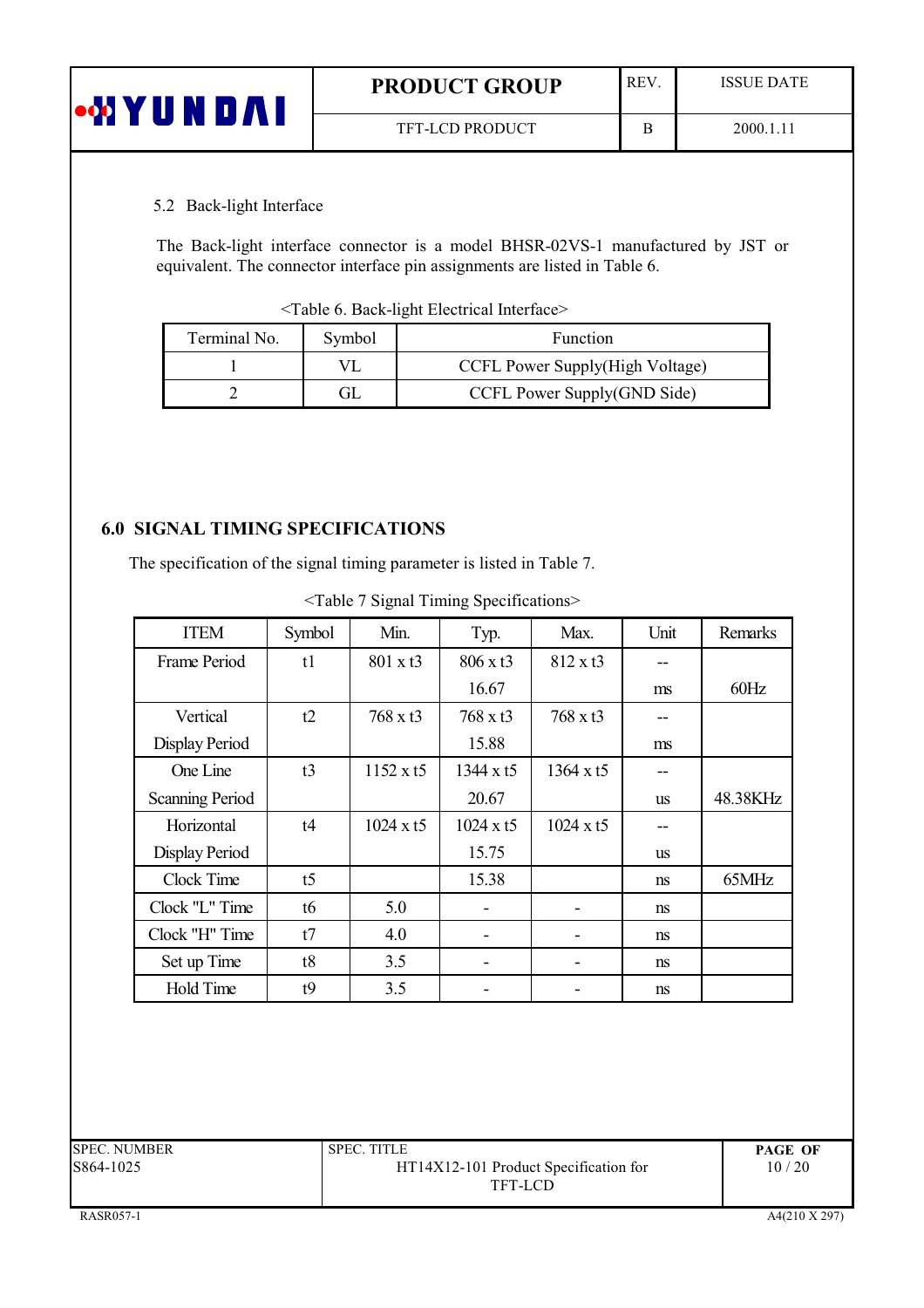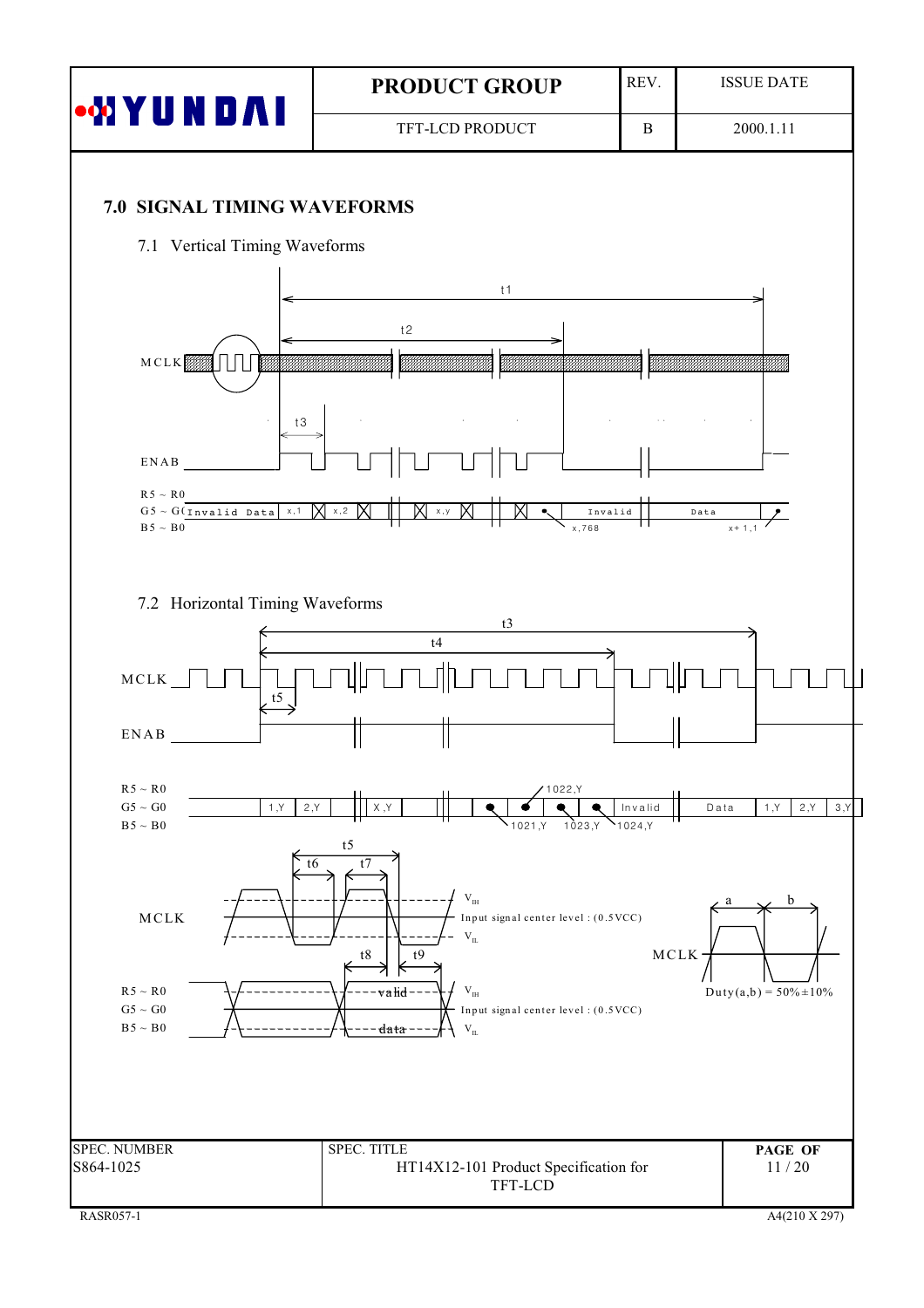| <b>PRODUCT GROUP</b> |
|----------------------|
|----------------------|

REV.

 $\, {\bf B}$ 

# TFT-LCD PRODUCT

## 8.0 INPUT SIGNALS, BASIC DISPLAY COLORS & GRAY SCALE OF COLORS

**WYUNDAI** 

Each color is displayed in sixty-four gray scales from a 6 bits data signal input. A total of 262,144 colors are derived from the resultant 18 bits data. Table 8. shows the input signals, basic display colors and gray scale for each color.

<Table 8. Input signals, Basic display colors and Gray scale for each color.>

|                             | Colors &                       |                                                                          |                                      |                                      |                                      |                                    | Data signal           |                                |                         |                   |                         |                         |                                    |                                    |                                    |                                    |                                    |                                      |
|-----------------------------|--------------------------------|--------------------------------------------------------------------------|--------------------------------------|--------------------------------------|--------------------------------------|------------------------------------|-----------------------|--------------------------------|-------------------------|-------------------|-------------------------|-------------------------|------------------------------------|------------------------------------|------------------------------------|------------------------------------|------------------------------------|--------------------------------------|
|                             | Gray scale                     | R <sub>0</sub> R <sub>1</sub>                                            | R <sub>2</sub>                       |                                      |                                      | R3 R4 R5                           | $G0$ $G1$             |                                | G <sub>2</sub>          |                   |                         | G3 G4 G5                | B <sub>0</sub>                     | B1                                 | B2                                 | B <sub>3</sub>                     | <b>B4</b>                          | B <sub>5</sub>                       |
|                             | Black                          | $\boldsymbol{0}$<br>$\boldsymbol{0}$                                     | $\boldsymbol{0}$                     | $\boldsymbol{0}$                     | $\boldsymbol{0}$                     | $\boldsymbol{0}$                   | $\boldsymbol{0}$      | $\overline{0}$                 | $\boldsymbol{0}$        | $\boldsymbol{0}$  | $\boldsymbol{0}$        | $\overline{0}$          | $\boldsymbol{0}$                   | $\boldsymbol{0}$                   | $\boldsymbol{0}$                   | $\boldsymbol{0}$                   | $\boldsymbol{0}$                   | $\boldsymbol{0}$                     |
|                             | Blue                           | $\boldsymbol{0}$<br>$\boldsymbol{0}$                                     | $\boldsymbol{0}$                     | $\boldsymbol{0}$                     | $\boldsymbol{0}$                     | $\boldsymbol{0}$                   | $\boldsymbol{0}$      | $\boldsymbol{0}$               | $\overline{0}$          | $\boldsymbol{0}$  | $\boldsymbol{0}$        | $\overline{0}$          | $\,1\,$                            | $\,1\,$                            | $\mathbf{1}$                       | $\mathbf{1}$                       | $\,1$                              | $\mathbf{1}$                         |
| Basic                       | Green                          | $\boldsymbol{0}$<br>$\boldsymbol{0}$                                     | $\overline{0}$                       | $\boldsymbol{0}$                     | $\overline{0}$                       | $\boldsymbol{0}$                   | $\mathbf{1}$          | $\mathbf{1}$                   | $\mathbf{1}$            | $\mathbf{1}$      | $\mathbf{1}$            | $\mathbf{1}$            | $\boldsymbol{0}$                   | $\boldsymbol{0}$                   | $\boldsymbol{0}$                   | $\boldsymbol{0}$                   | $\boldsymbol{0}$                   | $\boldsymbol{0}$                     |
| colors                      | Light Blue                     | $\boldsymbol{0}$<br>$\boldsymbol{0}$                                     | $\boldsymbol{0}$                     | $\boldsymbol{0}$                     | $\overline{0}$                       | $\boldsymbol{0}$                   | $\mathbf{1}$          | $\mathbf{1}$                   | $\mathbf{1}$            | $\mathbf{1}$      | $\mathbf{1}$            | $\mathbf{1}$            | $\mathbf{1}$                       | $\mathbf{1}$                       | $\mathbf{1}$                       | $\mathbf{1}$                       | $\mathbf{1}$                       | $\mathbf{1}$                         |
|                             | Red                            | $\,1$<br>$\mathbf{1}$                                                    | $\,1$                                | $\mathbf{1}$                         | $\,1$                                | $\,1$                              | $\boldsymbol{0}$      | $\boldsymbol{0}$               | $\boldsymbol{0}$        | $\boldsymbol{0}$  | $\boldsymbol{0}$        | $\boldsymbol{0}$        | $\boldsymbol{0}$                   | $\boldsymbol{0}$                   | $\boldsymbol{0}$                   | $\boldsymbol{0}$                   | $\boldsymbol{0}$                   | $\boldsymbol{0}$                     |
|                             | Purple                         | $\mathbf{1}$<br>$\mathbf{1}$                                             | $\mathbf{1}$                         | $\mathbf{1}$                         | $\mathbf{1}$                         | $\mathbf{1}$                       | $\boldsymbol{0}$      | $\boldsymbol{0}$               | $\boldsymbol{0}$        | $\overline{0}$    | $\boldsymbol{0}$        | $\boldsymbol{0}$        | $\mathbf{1}$                       | $\mathbf{1}$                       | $\mathbf{1}$                       | $\mathbf{1}$                       | $\mathbf{1}$                       | $\mathbf{1}$                         |
|                             | Yellow                         | $\mathbf{1}$<br>$\mathbf{1}$                                             | $\mathbf{1}$                         | $\mathbf{1}$                         | $\mathbf{1}$                         | $\mathbf{1}$                       | $\mathbf{1}$          | $\mathbf{1}$                   | $\mathbf{1}$            | $\mathbf{1}$      | $\mathbf{1}$            | $\mathbf{1}$            | $\boldsymbol{0}$                   | $\boldsymbol{0}$                   | $\boldsymbol{0}$                   | $\boldsymbol{0}$                   | $\boldsymbol{0}$                   | $\boldsymbol{0}$                     |
|                             | White                          | 1<br>1                                                                   | 1                                    | 1                                    | 1                                    | 1                                  | 1                     | 1                              | 1                       | 1                 | 1                       | 1                       | $\overline{1}$                     | $\overline{1}$                     | $\overline{1}$                     | $\overline{1}$                     | $\overline{1}$                     | 1                                    |
|                             | Black                          | $\overline{0}$<br>$\boldsymbol{0}$                                       | $\boldsymbol{0}$                     | $\boldsymbol{0}$                     | $\overline{0}$                       | $\boldsymbol{0}$                   | $\boldsymbol{0}$      | $\boldsymbol{0}$               | $\mathbf{0}$            | $\boldsymbol{0}$  | $\boldsymbol{0}$        | $\boldsymbol{0}$        | $\boldsymbol{0}$                   | $\boldsymbol{0}$                   | $\boldsymbol{0}$                   | $\boldsymbol{0}$                   | $\boldsymbol{0}$                   | $\overline{0}$                       |
|                             | $\triangle$                    | $\,1$<br>$\boldsymbol{0}$                                                | $\boldsymbol{0}$                     | $\boldsymbol{0}$                     | $\boldsymbol{0}$                     | $\boldsymbol{0}$                   | $\mathbf{0}$          | $\boldsymbol{0}$               | $\mathbf{0}$            | $\boldsymbol{0}$  | $\boldsymbol{0}$        | $\boldsymbol{0}$        | $\mathbf{0}$                       | $\boldsymbol{0}$                   | $\boldsymbol{0}$                   | $\overline{0}$                     | $\boldsymbol{0}$                   | $\boldsymbol{0}$                     |
| Gray                        | Darker                         | $\boldsymbol{0}$<br>$\mathbf{1}$                                         | $\boldsymbol{0}$                     | $\boldsymbol{0}$                     | $\boldsymbol{0}$                     | $\boldsymbol{0}$                   | $\overline{0}$        | $\boldsymbol{0}$               | $\boldsymbol{0}$        | $\boldsymbol{0}$  | $\mathbf{0}$            | $\mathbf{0}$            | $\mathbf{0}$                       | $\boldsymbol{0}$                   | $\boldsymbol{0}$                   | $\boldsymbol{0}$                   | $\mathbf{0}$                       | $\overline{0}$                       |
| scale                       | $\triangle$                    |                                                                          |                                      |                                      |                                      |                                    |                       |                                |                         |                   |                         |                         |                                    |                                    |                                    |                                    |                                    |                                      |
| $_{\mathrm{of}}$            | $\overline{\vee}$              |                                                                          |                                      |                                      |                                      |                                    |                       |                                |                         |                   |                         |                         |                                    |                                    |                                    |                                    |                                    |                                      |
| $\mathop{\rm Red}\nolimits$ | Brighter                       | $\mathbf{1}$<br>$\boldsymbol{0}$                                         | $\mathbf{1}$                         | $\mathbf{1}$                         | $\mathbf{1}$                         | $\mathbf{1}$                       | $\boldsymbol{0}$      | $\boldsymbol{0}$               | $\boldsymbol{0}$        | $\boldsymbol{0}$  | $\boldsymbol{0}$        | $\boldsymbol{0}$        | $\boldsymbol{0}$                   | $\boldsymbol{0}$                   | $\boldsymbol{0}$                   | $\boldsymbol{0}$                   | $\boldsymbol{0}$                   | $\boldsymbol{0}$                     |
|                             | $\bigtriangledown$             | $\boldsymbol{0}$<br>$\mathbf{1}$                                         | $\,1$                                | $\mathbf{1}$                         | $\,1$                                | $\mathbf{1}$                       | $\boldsymbol{0}$      | $\boldsymbol{0}$               | $\boldsymbol{0}$        | $\boldsymbol{0}$  | $\boldsymbol{0}$        | $\boldsymbol{0}$        | $\boldsymbol{0}$                   | $\boldsymbol{0}$                   | $\boldsymbol{0}$                   | $\boldsymbol{0}$                   | $\boldsymbol{0}$                   | $\boldsymbol{0}$                     |
|                             | Red                            | $\overline{1}$<br>$\overline{1}$                                         | $\overline{1}$                       | $\overline{1}$                       | $\overline{1}$                       | $\overline{1}$                     | $\overline{0}$        | $\overline{0}$                 | $\overline{0}$          | $\overline{0}$    | $\overline{0}$          | $\overline{0}$          | $\overline{0}$                     | $\overline{0}$                     | $\overline{0}$                     | $\overline{0}$                     | $\overline{0}$                     | $\overline{0}$                       |
|                             | Black                          | $\boldsymbol{0}$<br>$\boldsymbol{0}$                                     | $\boldsymbol{0}$                     | $\boldsymbol{0}$                     | $\boldsymbol{0}$                     | $\boldsymbol{0}$                   | $\boldsymbol{0}$      | $\boldsymbol{0}$               | $\boldsymbol{0}$        | $\boldsymbol{0}$  | $\boldsymbol{0}$        | $\boldsymbol{0}$        | $\boldsymbol{0}$                   | $\boldsymbol{0}$                   | $\boldsymbol{0}$                   | $\overline{0}$                     | $\boldsymbol{0}$                   | $\overline{0}$                       |
|                             | $\triangle$                    | $\overline{0}$<br>$\boldsymbol{0}$                                       | $\boldsymbol{0}$                     | $\boldsymbol{0}$                     | $\overline{0}$                       | $\boldsymbol{0}$                   | $\mathbf{1}$          | $\boldsymbol{0}$               | $\boldsymbol{0}$        | $\boldsymbol{0}$  | $\boldsymbol{0}$        | $\overline{0}$          | $\boldsymbol{0}$                   | $\boldsymbol{0}$                   | $\boldsymbol{0}$                   | $\boldsymbol{0}$                   | $\overline{0}$                     | $\overline{0}$                       |
| Gray                        | Darker                         | $\overline{0}$<br>$\boldsymbol{0}$                                       | $\overline{0}$                       | $\boldsymbol{0}$                     | $\overline{0}$                       | $\boldsymbol{0}$                   | $\boldsymbol{0}$      | $\mathbf{1}$                   | $\overline{0}$          | $\boldsymbol{0}$  | $\boldsymbol{0}$        | $\overline{0}$          | $\overline{0}$                     | $\boldsymbol{0}$                   | $\overline{0}$                     | $\boldsymbol{0}$                   | $\overline{0}$                     | $\overline{0}$                       |
| scale                       | $\triangle$<br>$\triangledown$ |                                                                          | $\overline{\phantom{a}}$             |                                      |                                      |                                    |                       |                                | $\perp$                 |                   |                         |                         |                                    |                                    | $\overline{\phantom{a}}$           |                                    |                                    |                                      |
| $_{\mathrm{of}}$            |                                |                                                                          |                                      |                                      |                                      |                                    |                       |                                |                         |                   |                         |                         |                                    |                                    |                                    |                                    |                                    |                                      |
| Green                       | Brighter<br>$\bigtriangledown$ | $\boldsymbol{0}$<br>$\boldsymbol{0}$                                     | $\boldsymbol{0}$                     | $\boldsymbol{0}$                     | $\boldsymbol{0}$                     | $\boldsymbol{0}$                   | $\mathbf{1}$          | $\overline{0}$                 | $\mathbf{1}$            | $\mathbf{1}$      | $\mathbf{1}$            | $\mathbf{1}$            | $\boldsymbol{0}$                   | $\overline{0}$                     | $\boldsymbol{0}$                   | $\overline{0}$                     | $\boldsymbol{0}$                   | $\boldsymbol{0}$                     |
|                             | Green                          | $\boldsymbol{0}$<br>$\boldsymbol{0}$<br>$\overline{0}$<br>$\overline{0}$ | $\boldsymbol{0}$<br>$\boldsymbol{0}$ | $\boldsymbol{0}$<br>$\overline{0}$   | $\boldsymbol{0}$<br>$\overline{0}$   | $\boldsymbol{0}$<br>$\overline{0}$ | $\boldsymbol{0}$<br>1 | $\mathbf{1}$<br>$\overline{1}$ | $\,1$<br>$\overline{1}$ | $\mathbf{1}$<br>1 | $\,1$<br>$\overline{1}$ | $\,1$<br>$\overline{1}$ | $\boldsymbol{0}$<br>$\overline{0}$ | $\boldsymbol{0}$<br>$\overline{0}$ | $\boldsymbol{0}$<br>$\overline{0}$ | $\boldsymbol{0}$<br>$\overline{0}$ | $\boldsymbol{0}$<br>$\overline{0}$ | $\boldsymbol{0}$<br>$\boldsymbol{0}$ |
|                             |                                | $\boldsymbol{0}$<br>$\boldsymbol{0}$                                     | $\boldsymbol{0}$                     |                                      |                                      | $\boldsymbol{0}$                   | $\boldsymbol{0}$      | $\boldsymbol{0}$               | $\boldsymbol{0}$        | $\boldsymbol{0}$  | $\boldsymbol{0}$        | $\boldsymbol{0}$        | $\boldsymbol{0}$                   | $\boldsymbol{0}$                   | $\boldsymbol{0}$                   | $\boldsymbol{0}$                   | $\boldsymbol{0}$                   | $\boldsymbol{0}$                     |
|                             | Black<br>$\triangle$           | $\boldsymbol{0}$<br>$\mathbf{0}$                                         | $\boldsymbol{0}$                     | $\boldsymbol{0}$<br>$\boldsymbol{0}$ | $\boldsymbol{0}$<br>$\boldsymbol{0}$ | $\boldsymbol{0}$                   | $\mathbf{0}$          | $\boldsymbol{0}$               | $\mathbf{0}$            | $\boldsymbol{0}$  | $\boldsymbol{0}$        | $\boldsymbol{0}$        | $\mathbf{1}$                       | $\boldsymbol{0}$                   | $\overline{0}$                     | $\boldsymbol{0}$                   | $\overline{0}$                     | $\boldsymbol{0}$                     |
|                             | Darker                         | $\boldsymbol{0}$<br>$\boldsymbol{0}$                                     | $\boldsymbol{0}$                     | $\boldsymbol{0}$                     | $\boldsymbol{0}$                     | $\boldsymbol{0}$                   | $\overline{0}$        | $\boldsymbol{0}$               | $\overline{0}$          | $\overline{0}$    | $\boldsymbol{0}$        | $\boldsymbol{0}$        | $\boldsymbol{0}$                   | $\mathbf{1}$                       | $\overline{0}$                     | $\overline{0}$                     | $\overline{0}$                     | $\boldsymbol{0}$                     |
| Gray<br>scale               | $\triangle$                    |                                                                          |                                      |                                      |                                      |                                    |                       |                                |                         |                   |                         |                         |                                    |                                    |                                    |                                    |                                    |                                      |
| of                          | $\overline{\nabla}$            |                                                                          |                                      |                                      |                                      |                                    |                       |                                |                         |                   |                         |                         |                                    |                                    |                                    |                                    |                                    |                                      |
| Blue                        | Brighter                       | $\boldsymbol{0}$<br>$\boldsymbol{0}$                                     | $\boldsymbol{0}$                     | $\boldsymbol{0}$                     | $\boldsymbol{0}$                     | $\boldsymbol{0}$                   | $\boldsymbol{0}$      | $\boldsymbol{0}$               | $\boldsymbol{0}$        | $\boldsymbol{0}$  | $\boldsymbol{0}$        | $\boldsymbol{0}$        | $\mathbf{1}$                       | $\boldsymbol{0}$                   | $\mathbf{1}$                       | $\mathbf{1}$                       | $\mathbf{1}$                       | $\mathbf{1}$                         |
|                             | $\bigtriangledown$             | $\boldsymbol{0}$<br>$\boldsymbol{0}$                                     | $\boldsymbol{0}$                     | $\boldsymbol{0}$                     | $\boldsymbol{0}$                     | $\boldsymbol{0}$                   | $\boldsymbol{0}$      | $\bf{0}$                       | $\boldsymbol{0}$        | $\boldsymbol{0}$  | $\boldsymbol{0}$        | $\boldsymbol{0}$        | $\boldsymbol{0}$                   | $\mathbf{1}$                       | $\mathbf{1}$                       | $\mathbf{1}$                       | $\mathbf{1}$                       | $\mathbf{1}$                         |
|                             | Blue                           | $\overline{0}$<br>$\mathbf{0}$                                           | $\overline{0}$                       | $\boldsymbol{0}$                     | $\overline{0}$                       | $\boldsymbol{0}$                   | $\mathbf{0}$          | $\mathbf{0}$                   | $\overline{0}$          | $\overline{0}$    | $\overline{0}$          | $\overline{0}$          | 1                                  | 1                                  | $\mathbf{1}$                       | 1                                  | T                                  | $\mathbf{1}$                         |
|                             | Black                          | $\overline{0}$<br>$\overline{0}$                                         | $\overline{0}$                       | $\boldsymbol{0}$                     | $\overline{0}$                       | $\overline{0}$                     | $\boldsymbol{0}$      | $\boldsymbol{0}$               | $\boldsymbol{0}$        | $\overline{0}$    | $\boldsymbol{0}$        | $\overline{0}$          | $\boldsymbol{0}$                   | $\bf{0}$                           | $\overline{0}$                     | $\overline{0}$                     | $\boldsymbol{0}$                   | $\boldsymbol{0}$                     |
| Gray                        | $\triangle$                    | $\mathbf{1}$<br>$\boldsymbol{0}$                                         | $\boldsymbol{0}$                     | $\boldsymbol{0}$                     | $\boldsymbol{0}$                     | $\boldsymbol{0}$                   | $\mathbf{1}$          | $\boldsymbol{0}$               | $\boldsymbol{0}$        | $\overline{0}$    | $\boldsymbol{0}$        | $\overline{0}$          | $\mathbf{1}$                       | $\boldsymbol{0}$                   | $\boldsymbol{0}$                   | $\overline{0}$                     | $\boldsymbol{0}$                   | $\overline{0}$                       |
| scale                       | Darker                         | $\boldsymbol{0}$<br>$\mathbf{1}$                                         | $\boldsymbol{0}$                     | $\boldsymbol{0}$                     | $\boldsymbol{0}$                     | $\boldsymbol{0}$                   | $\overline{0}$        | $\mathbf{1}$                   | $\boldsymbol{0}$        | $\boldsymbol{0}$  | $\boldsymbol{0}$        | $\boldsymbol{0}$        | $\overline{0}$                     | $\mathbf{1}$                       | $\boldsymbol{0}$                   | $\boldsymbol{0}$                   | $\boldsymbol{0}$                   | $\boldsymbol{0}$                     |
| $_{\mathrm{of}}$            | $\triangle$                    |                                                                          |                                      |                                      |                                      |                                    |                       |                                |                         |                   |                         |                         |                                    |                                    |                                    |                                    |                                    |                                      |
| White                       | $\overline{\nabla}$            |                                                                          |                                      |                                      |                                      |                                    |                       |                                |                         |                   |                         |                         |                                    |                                    |                                    |                                    |                                    |                                      |
| &                           | Brighter                       | $\boldsymbol{0}$<br>$\mathbf{1}$                                         | $\mathbf{1}$                         | $\mathbf{1}$                         | $\mathbf{1}$                         | $\mathbf{1}$                       | $\mathbf{1}$          | $\boldsymbol{0}$               | $\mathbf{1}$            | $\mathbf{1}$      | $\mathbf{1}$            | $\mathbf{1}$            | $\mathbf{1}$                       | $\boldsymbol{0}$                   | $\mathbf{1}$                       | $\mathbf{1}$                       | $\mathbf{1}$                       | $\mathbf{1}$                         |
| Black                       | $\bigtriangledown$             | $\boldsymbol{0}$<br>$\,1$                                                | $\,1$                                | $\mathbf{1}$                         | $\,1$                                | $\,1$                              | $\boldsymbol{0}$      | $\,1$                          | $\mathbf{1}$            | $\,1$             | $\mathbf{1}$            | $\,1$                   | $\boldsymbol{0}$                   | $\,1\,$                            | $\mathbf{1}$                       | $\mathbf{1}$                       | $\mathbf{1}$                       | $\,1$                                |
|                             | White                          | $\mathbf{1}$<br>$\mathbf{1}$                                             | $\mathbf{1}$                         | $\mathbf{1}$                         | $\mathbf{1}$                         | $\mathbf{1}$                       | $\mathbf{1}$          | $\mathbf{1}$                   | $\mathbf{1}$            | $\mathbf{1}$      | $\mathbf{1}$            | $\mathbf{1}$            | $\mathbf{1}$                       | $\,1$                              | $\mathbf{1}$                       | $\mathbf{1}$                       | $\mathbf{1}$                       | $\mathbf{1}$                         |

HT14X12-101 Product Specification for TFT-LCD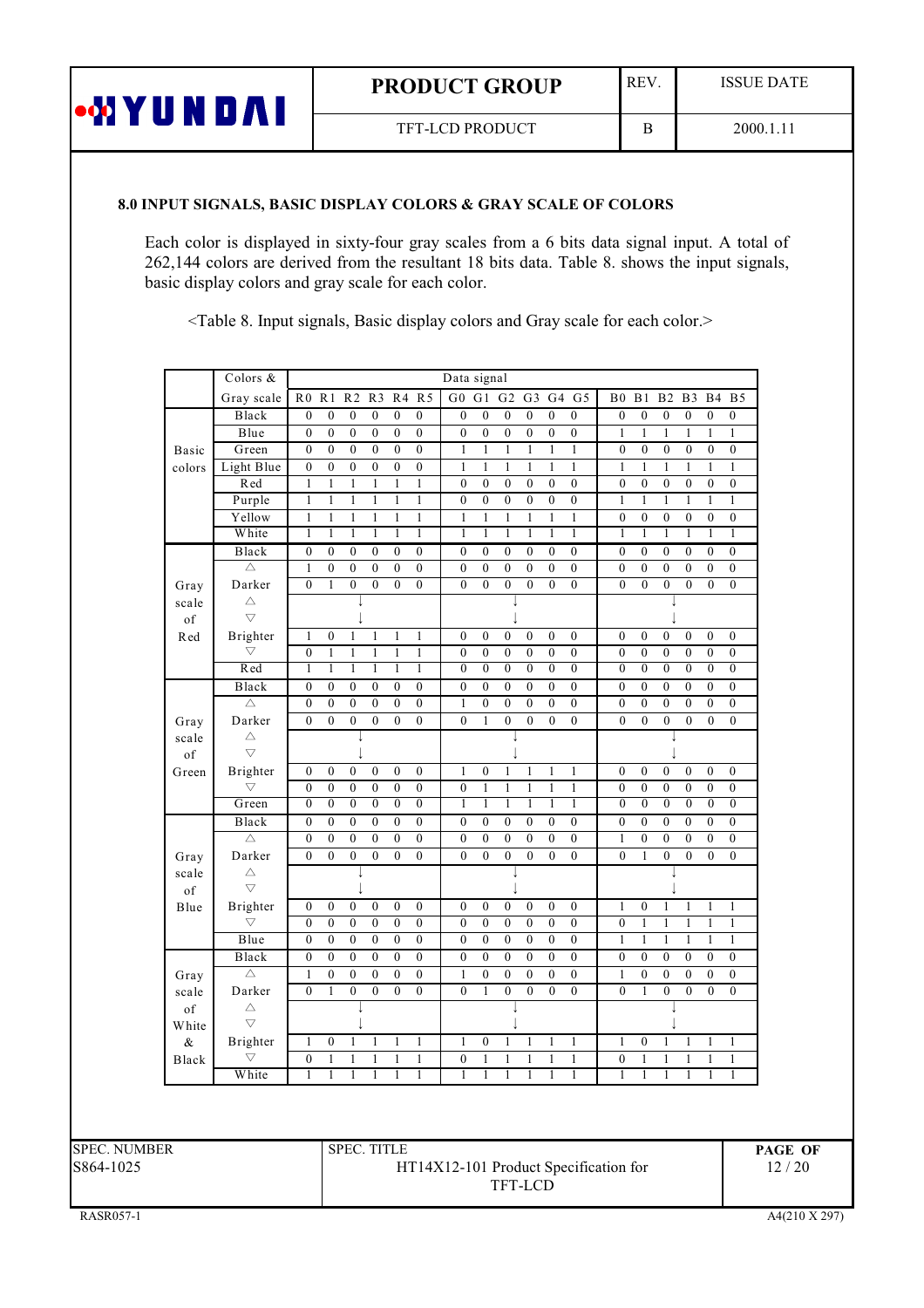| <b>WYUNDA</b> | <b>PRODUCT GROUP</b>   | <b>REV</b> | <b>ISSUE DATE</b> |
|---------------|------------------------|------------|-------------------|
|               | <b>TFT-LCD PRODUCT</b> |            | 2000.1.11         |

#### 9.0 POWER SEQUENCE

To prevent a latch-up or DC operation of the LCD module, the power on/off sequence shall be as shown in below.

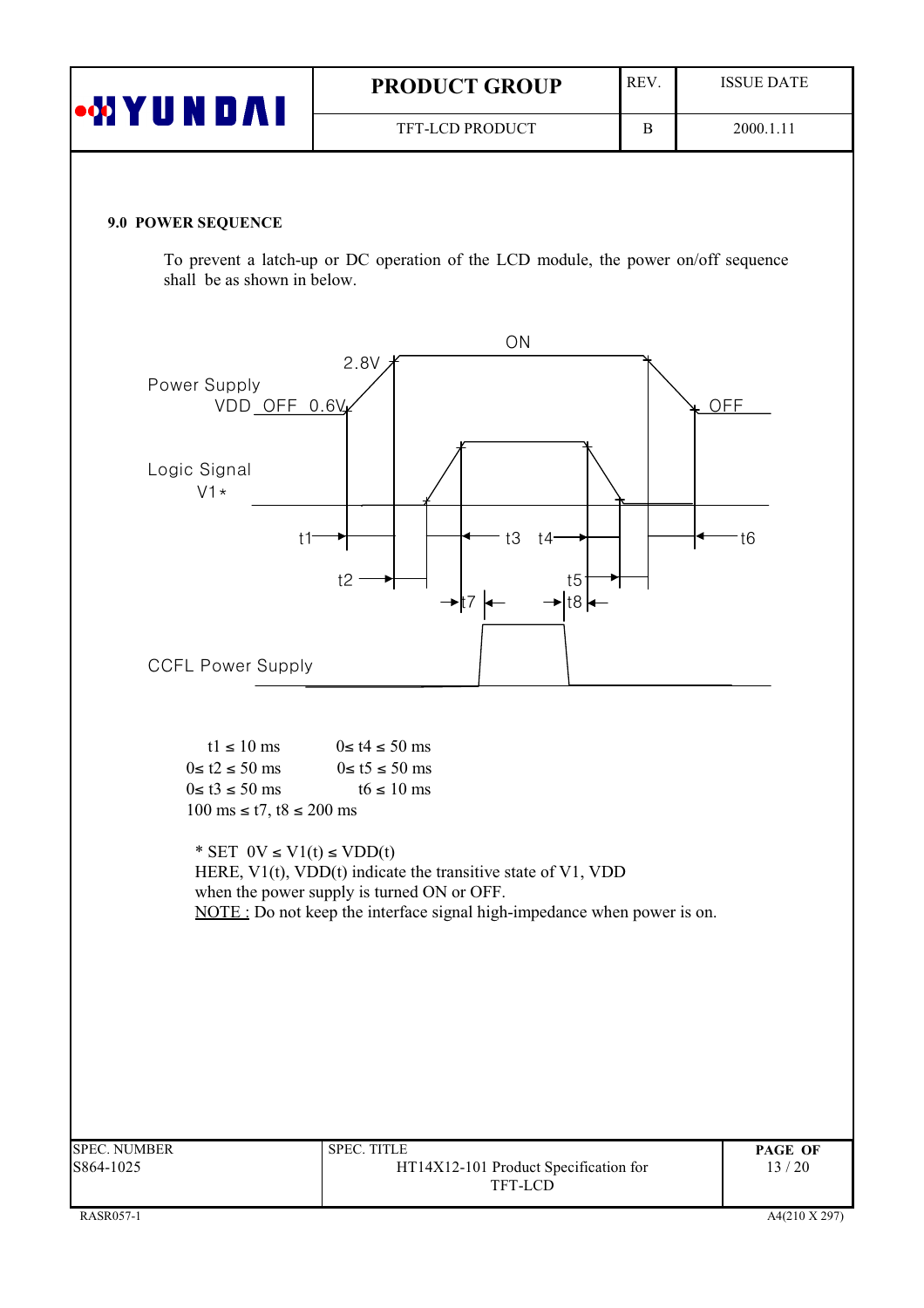| <b>MYU</b> | <b>PRODUCT GROUP</b>   | <b>REV</b> | <b>ISSUE DATE</b> |
|------------|------------------------|------------|-------------------|
|            | <b>TFT-LCD PRODUCT</b> |            | 2000.1.11         |

#### **10.0 MECHANICAL CHARACTERISTICS**

10.1 Dimensional Requirements

FIGURE 5 and 6 (located in Appendix) show mechanical outlines for the model HT14X12-101. Other parameters are shown in Table 9.

| Parameter           | Specification                                        | Unit   |
|---------------------|------------------------------------------------------|--------|
| Active area         | $285.696(H) \times 214.272(V)$                       | mm     |
| Number of pixels    | $1024(H) \times 768(V)$                              | pixels |
|                     | $(1$ pixel = R + G + B dot)                          |        |
| Pixel pitch         | $0.279(H) \times 0.279(V)$                           | mm     |
| Pixel arrangement   | <b>RGB</b> Vertical stripe                           |        |
| Display colors      | 262,144                                              | colors |
| Display mode        | Normally white                                       |        |
| Dimensional outline | $298.5\pm0.5$ (H) × 227.5 $\pm$ 0.5(V) × 6.0(D) Max. | mm     |
| Weight              | 560 Typ.                                             | g      |
| Back-light          | CCFL, Horizontal-lamp type                           |        |

| <table 9.="" dimensional="" parameters.=""></table> |  |
|-----------------------------------------------------|--|
|-----------------------------------------------------|--|

#### 10.2 Mounting

See FIGURE 5 and 6. (shown in Appendix)

10.3 Anti-Glare and Polarizer Hardness.

The surface of the LCD has an anti-glare coating to minimize reflection and a coating to reduce scratching.

10.4 Light Leakage

There shall not be visible light from the back-lighting system in the viewing angle around the edges of the screen as seen from a distance 50cm from the screen with an overhead light level of  $350$ lux.

| SPEC. NUMBER | <b>SPEC. TITLE</b>                    | <b>PAGE OF</b> |
|--------------|---------------------------------------|----------------|
| 5864-1025    | HT14X12-101 Product Specification for | 14/20          |
|              | TFT-LCD                               |                |
|              |                                       |                |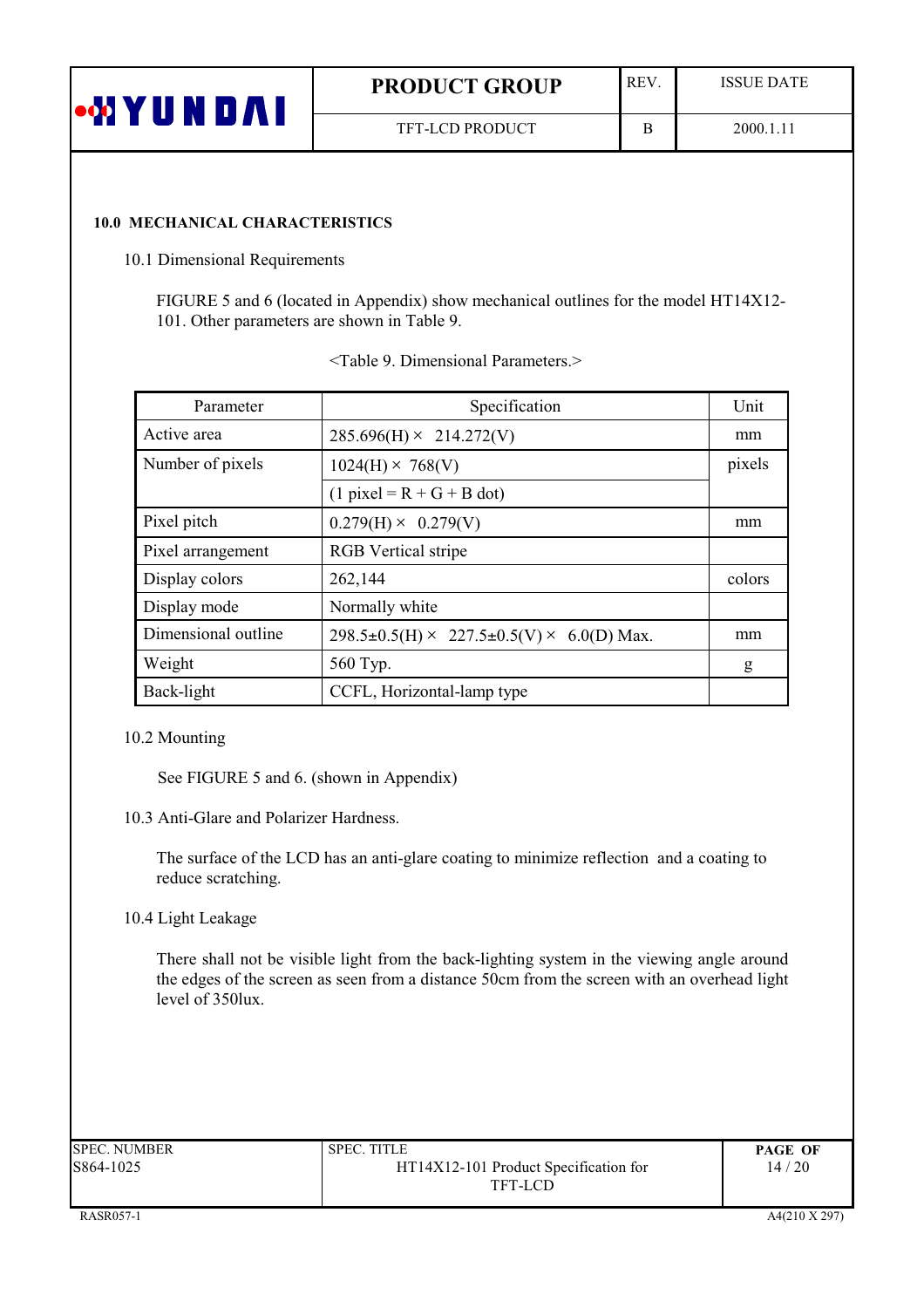| •MYU<br><b>A</b> | <b>PRODUCT GROUP</b>   | <b>REV</b> | <b>ISSUE DATE</b> |
|------------------|------------------------|------------|-------------------|
|                  | <b>TFT-LCD PRODUCT</b> |            | 2000.1.11         |

# **11.0 RELIABILITY TEST**

The Reliability test items and thier conditions are shown in Table 10.

<Table 10. Reliability test>

| N <sub>0</sub>                                            | <b>Test Items</b>               | <b>Conditions</b>                                       |  |  |  |
|-----------------------------------------------------------|---------------------------------|---------------------------------------------------------|--|--|--|
| 1                                                         | High temperature storage test   | Ta = 60 °C, 240 hrs                                     |  |  |  |
| 2                                                         | Low temperature storage test    | Ta = -20 °C, 240 hrs                                    |  |  |  |
| 3<br>High temperature $&$ high humidity<br>operation test |                                 | Ta = 50 °C, 80 %RH, 240 hrs                             |  |  |  |
| $\overline{4}$                                            | High temperature operation test | Ta = 50 °C, 240 hrs                                     |  |  |  |
| 5<br>Low temperature operation test                       |                                 | Ta = $0^{\circ}$ C, 240 hrs                             |  |  |  |
| 6                                                         | Thermal shock                   | Ta = -20 °C $\leftrightarrow$ 60 °C (0.5 hr), 100 cycle |  |  |  |
| $\tau$                                                    | Vibration test                  | Frequency : $10 \sim 500$ Hz                            |  |  |  |
|                                                           | (non-operating)                 | Gravity/AMP: 1.5G X,Y,Z                                 |  |  |  |
|                                                           |                                 | Period : 15 min                                         |  |  |  |
| 8                                                         | Shock test                      | Gravity : 70G                                           |  |  |  |
|                                                           | (non-operating)                 | Pulse width : 11 ms, half sine wave                     |  |  |  |
|                                                           |                                 | Direction : $\pm X$ , $\pm Y$ , $\pm Z$                 |  |  |  |
|                                                           |                                 | once for each direction                                 |  |  |  |
| 9                                                         | Electrostatic discharge test    | Air<br>: $150 \text{ pF}, 330\Omega, 15 \text{ KV}$     |  |  |  |
|                                                           |                                 | Contact : 150 pF, 3300, 8 KV                            |  |  |  |

| SPEC. NUMBER | <b>SPEC. TITLE</b>                    | <b>PAGE OF</b> |
|--------------|---------------------------------------|----------------|
| 3864-1025    | HT14X12-101 Product Specification for | 15 / 20        |
|              | TFT-LCD                               |                |
|              |                                       |                |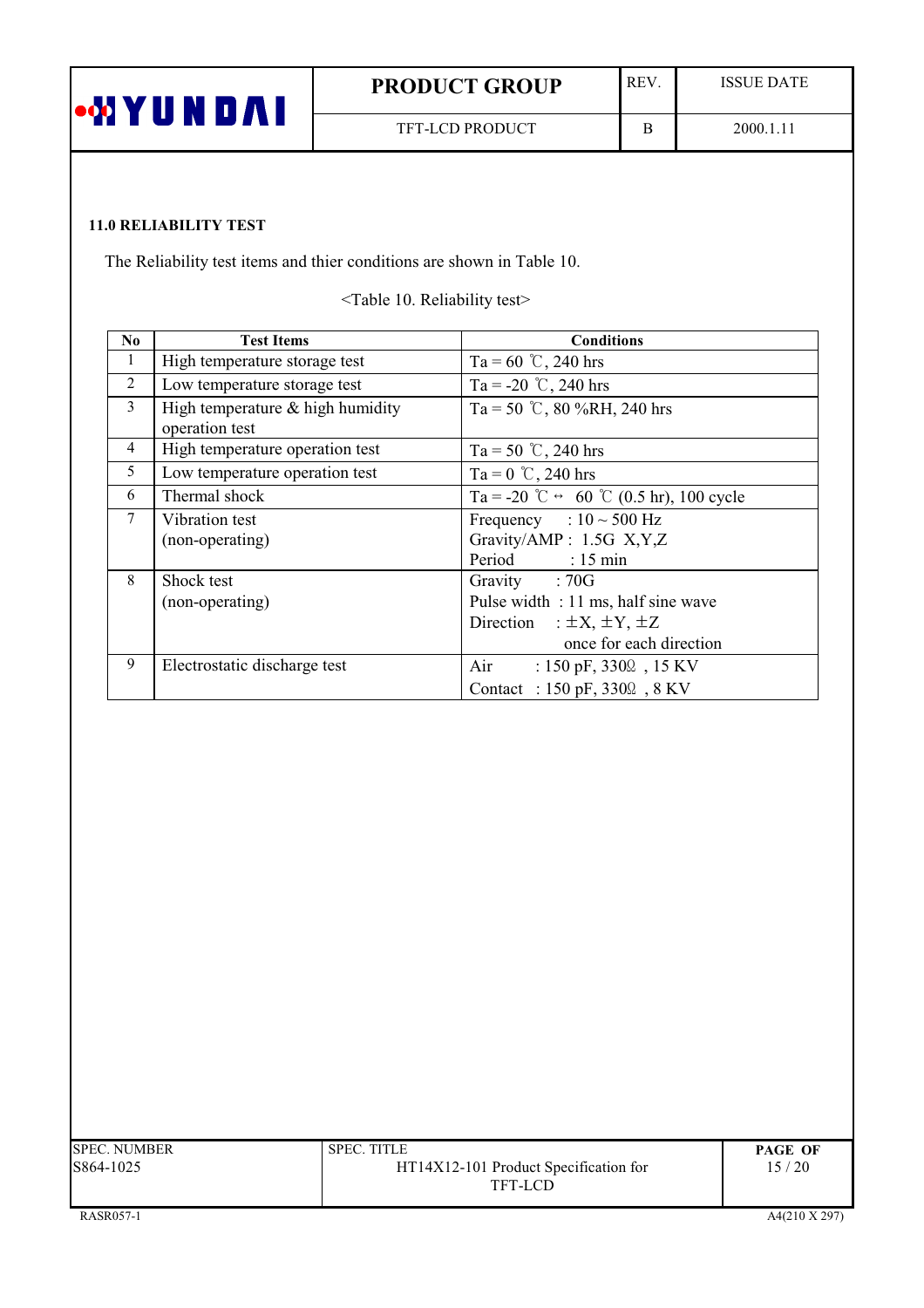| •ØYUN D∕NI                                                          | <b>PRODUCT GROUP</b>   | REV. | <b>ISSUE DATE</b> |  |
|---------------------------------------------------------------------|------------------------|------|-------------------|--|
|                                                                     | <b>TFT-LCD PRODUCT</b> | B    | 2000.1.11         |  |
|                                                                     |                        |      |                   |  |
| 12.0 HANDLING & CAUTIONS<br>(1) Cautions when taking out the module |                        |      |                   |  |

- Pick the pouch only, when taking out module from a shipping package.
- (2) Cautions for handling the module
	- As the electrostatic discharges may break the LCD module, handle the LCD module with care. Peel a protection sheet off from the LCD panel surface as slowly as possible.
	- As the LCD panel and back light element are made from fragile glass material, impulse and pressure to the LCD module should be avoided.
	- As the surface of the polarizer is very soft and easily scratched, use a soft dry cloth without chemicals for cleaning.
	- Do not pull the interface connector in or out while the LCD module is operating.
	- Put the module display side down on a flat horizontal plane.
	- Handle connectors and cables with care.
- (3) Cautions for the operation
	- When the module is operating, do not lose CLK, ENAB signals. If any one of these signals is lost, the LCD panel would be damaged.
	- Obey the supply voltage sequence. If wrong sequence is applied, the module would be damaged.
- (4) Cautions for the atmosphere
	- Dew drop atmosphere should be avoided.
	- Do not store and/or operate the LCD module in a high temperature and/or humidity atmosphere. Storage in an electro-conductive polymer packing pouch and under relatively low temperature atmosphere is recommended.
- (5) Cautions for the module characteristics
	- Do not apply fixed pattern data signal to the LCD module at product aging.
	- Applying fixed pattern for a long time may cause image sticking.
- (6) Other cautions
	- Do not disassemble and/or re-assemble LCD module.
	- Do not re-adjust variable resistor or switch etc.
	- When returning the module for repair or etc, please pack the module not to be broken. We recommend to use the original shipping packages.

| SPEC. NUMBER | <b>SPEC. TITLE</b>                    | <b>PAGE OF</b> |
|--------------|---------------------------------------|----------------|
| 8864-1025    | HT14X12-101 Product Specification for | 16/20          |
|              | TFT-LCD                               |                |
|              |                                       |                |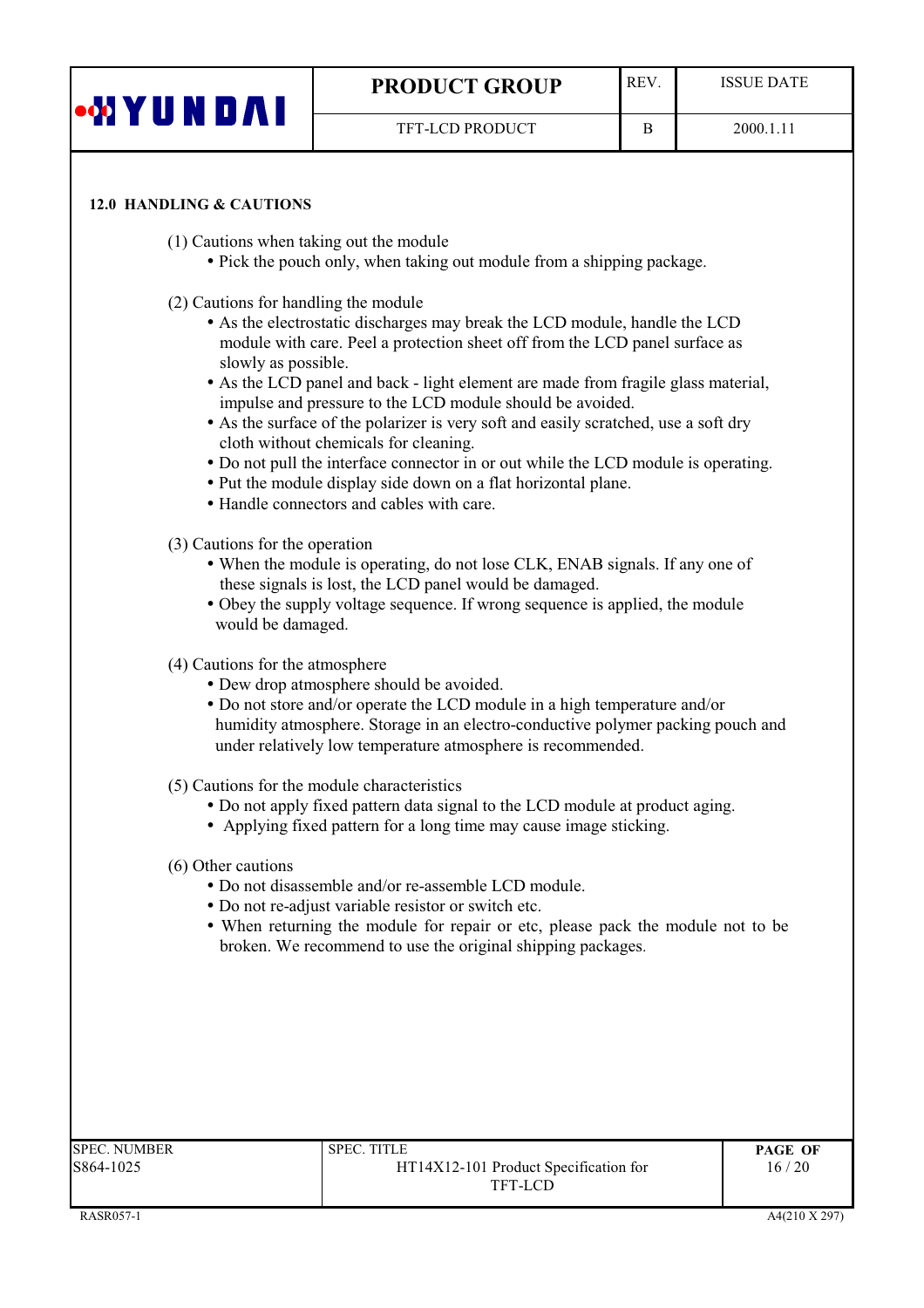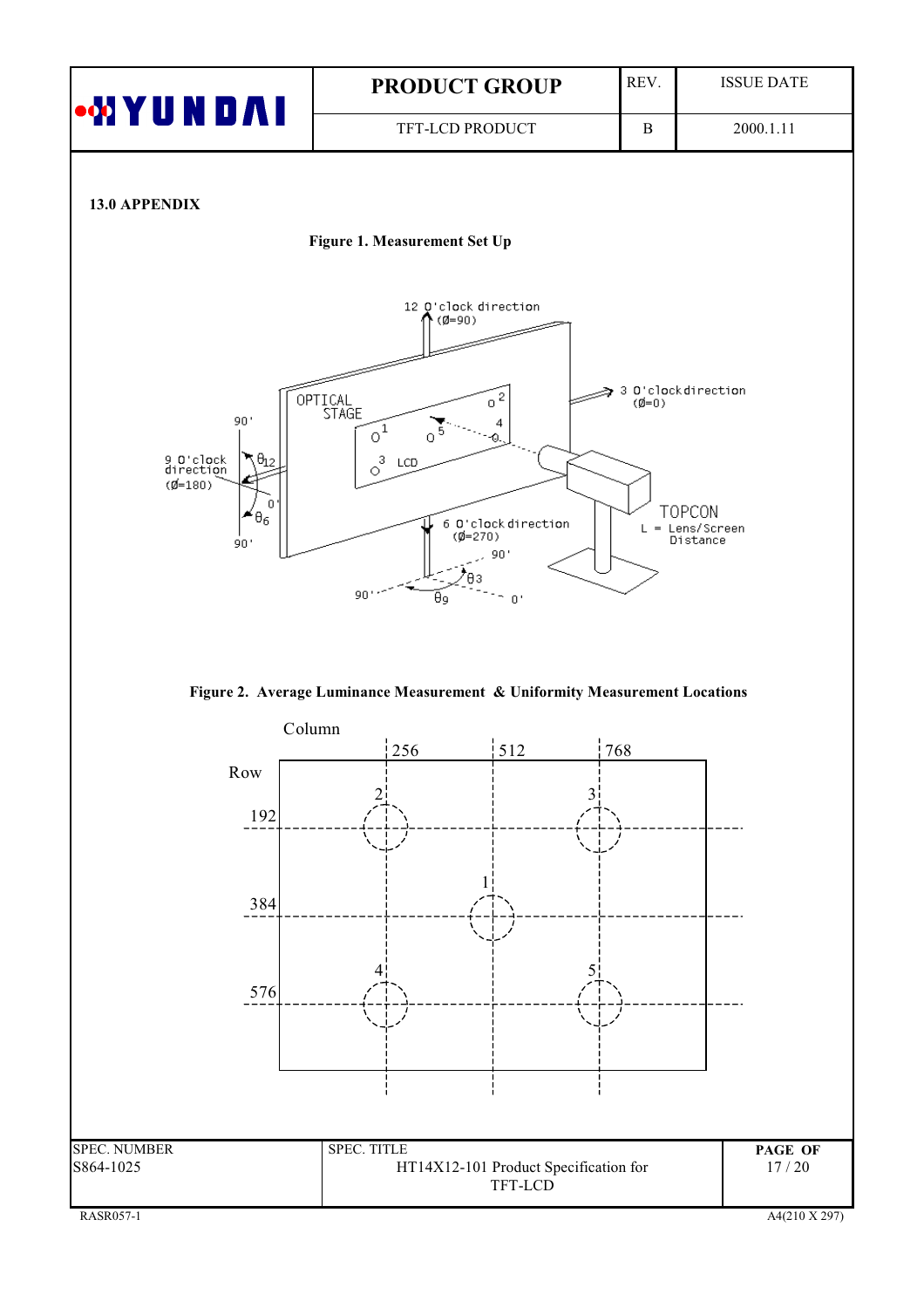| •MYUNDAI                            | <b>PRODUCT GROUP</b>                                                                                                                                                                                                                                       | REV.                                                                                           | <b>ISSUE DATE</b> |
|-------------------------------------|------------------------------------------------------------------------------------------------------------------------------------------------------------------------------------------------------------------------------------------------------------|------------------------------------------------------------------------------------------------|-------------------|
|                                     | TFT-LCD PRODUCT                                                                                                                                                                                                                                            | B                                                                                              | 2000.1.11         |
|                                     | <b>Figure 3. Response Time Testing</b>                                                                                                                                                                                                                     |                                                                                                |                   |
| <b>Black - TFT on</b>               | White                                                                                                                                                                                                                                                      | <b>Black - TFT on</b>                                                                          |                   |
| 100%<br>90%<br>10%<br>$0\%$         | $\blacktriangleright$ Td $\blacktriangleleft$                                                                                                                                                                                                              | $\blacktriangleright$ Tr                                                                       |                   |
| <b>VIEW AREA</b><br>$Y_A(896, 384)$ | <b>Figure 4. Cross Modulation Test Description</b>                                                                                                                                                                                                         | <b>VIEW AREA</b><br>(256, 192)<br>(768, 192)<br>256,576<br>(768, 576)<br>L <sub>0</sub><br>L31 | $Y_B(896, 384)$   |
| Where:                              | Cross-Talk (%) = $\frac{Y_B - Y_A}{Y_B}$ X 100<br>$Y_A$ = Initial luminance of measured area (cd/m <sup>2</sup> )<br>$Y_B$ = Subsequent luminance of measured area (cd/m <sup>2</sup> )<br>The location measured will be exactly the same in both patterns |                                                                                                |                   |
| <b>SPEC. NUMBER</b>                 | SPEC. TITLE<br>HT14X12-101 Product Specification for                                                                                                                                                                                                       |                                                                                                | PAGE OF<br>18/20  |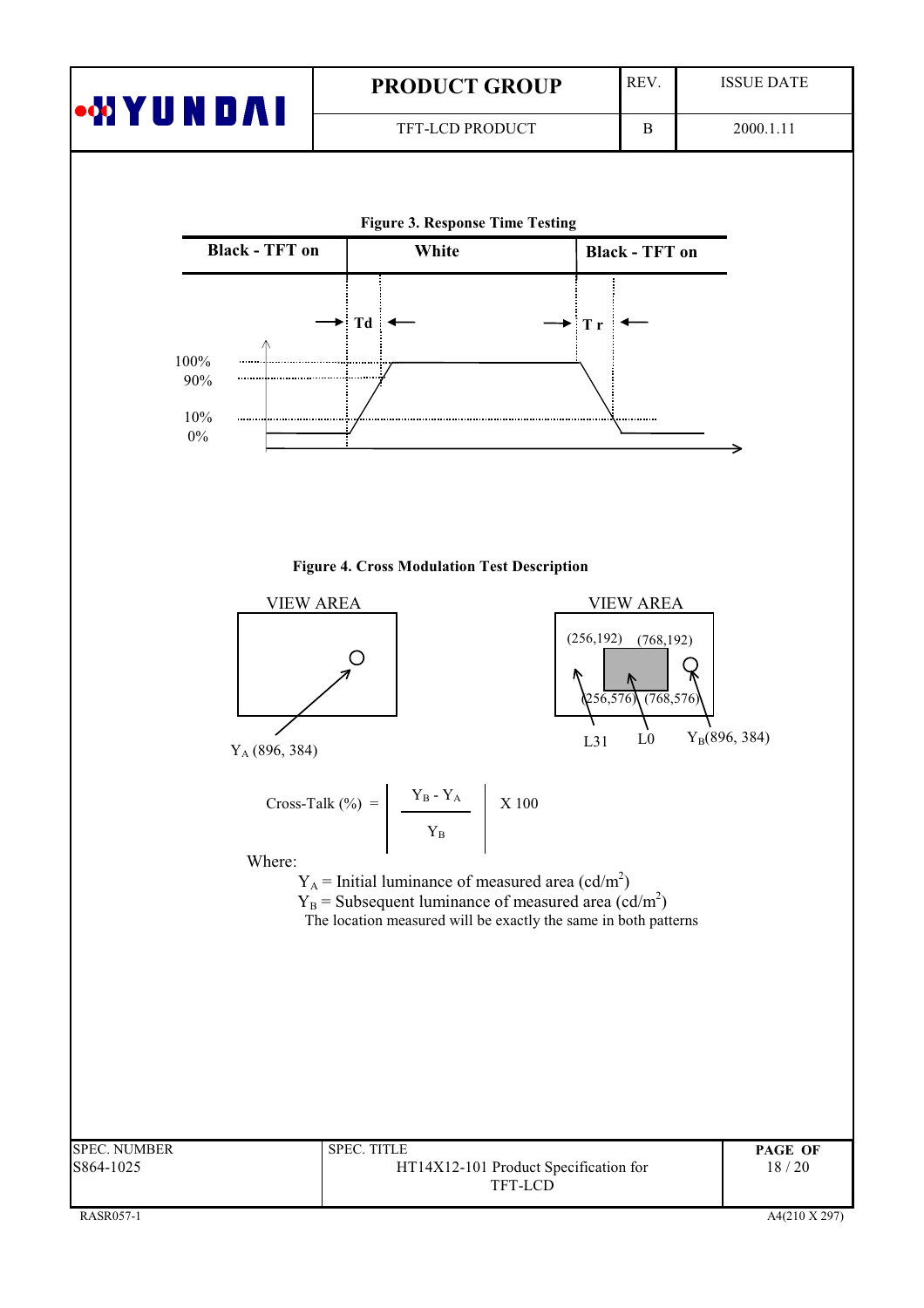